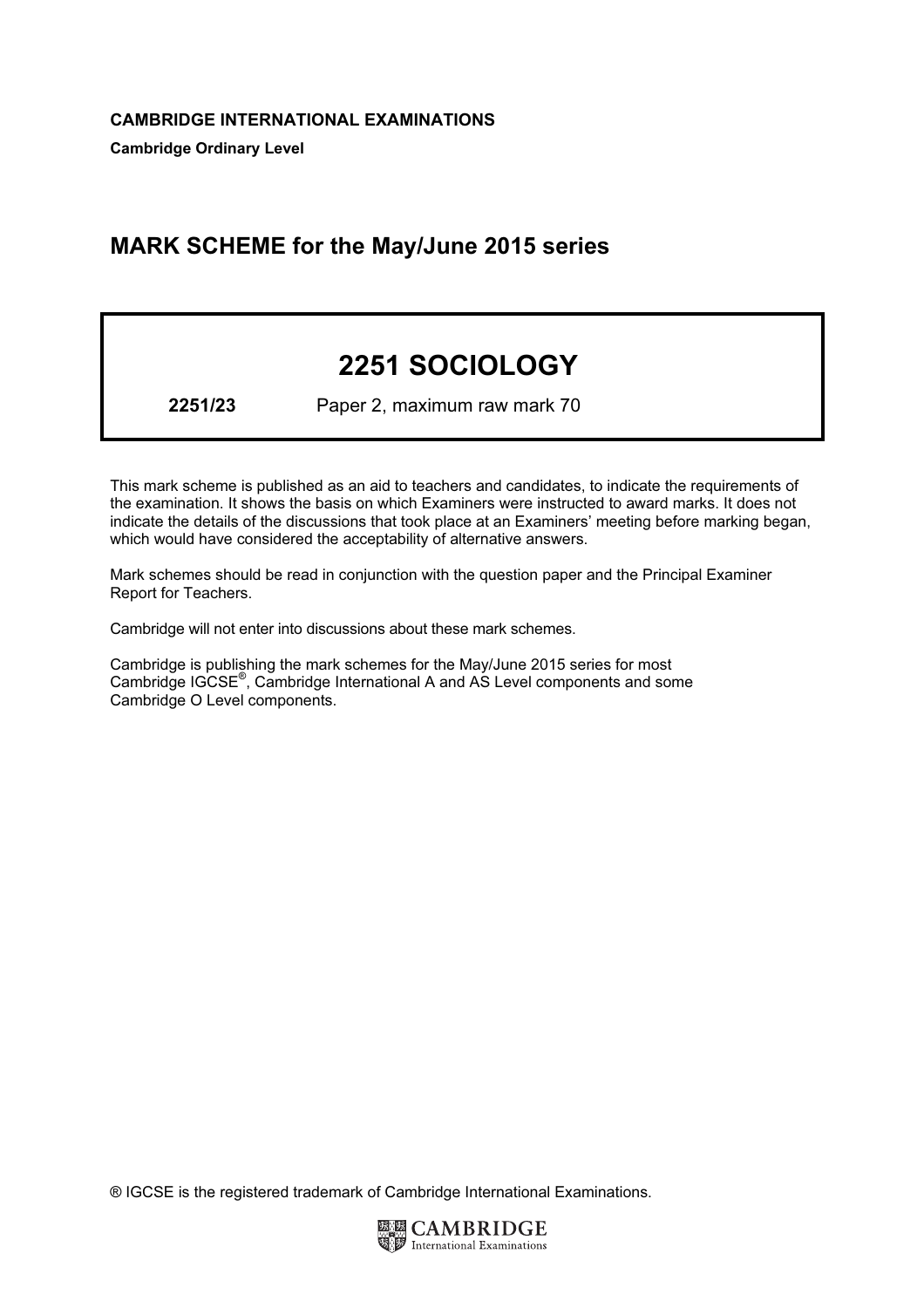| Page 2 | <b>Mark Scheme</b>                | <b>Syllabus</b> | Paper |
|--------|-----------------------------------|-----------------|-------|
|        | Cambridge O Level - May/June 2015 | 2251            |       |

# Section A: Family

1 In modern industrial society there are many variations of what is meant by the term family and this often depends on factors such as culture and ethnicity. One type of family is the same sex family.

# (a) What is meant by the term 'same sex family'? [2]

Lesbian or gay couples living together, with or without children in civil partnerships

 One mark for partial definition, e.g. gays. Two marks for clear definition, e.g. A family where the couple are both female or both male.

# (b) Describe two alternatives to the family. (b)  $\blacksquare$  [4]

Candidates will be expected to describe two alternatives to the family.

Possible answers:

- Cared for children foster families, care homes
- Communal living (communes, kibbutzism)
- Friends the 'new family', families of choice
- Living alone/single person household  $-$  on the increase
- The Nayar tribe uncertainty over biological fathers as the norm
- Shared households growing in popularity
- **Orphanages**
- Other reasonable response.

 One mark for each point correctly identified (up to a maximum of two). One mark for each point that is developed (up to a maximum of two).

# (c) Explain how many of the functions of the family can now also be performed by other agencies of socialisation. [6]

Candidates need to show an understanding of both family functions and other agencies of socialisation.

Possible answers:

- The regulation of sex sex education is now taught in schools
- Reproduction options to have children via means such as surrogacy and IVF
- Physical care care homes, nurseries, schools can all provide this care
- Socialisation and social control a range of other institutions can now perform these functions i.e. education, media, religion, peer group, workplace
- Emotional support the peer group, religion, social media and education can all today perform this function
- Economic support children often work part time today and bursaries, grants, welfare benefits and scholarships are often available to help support them
- A place in society this can equally be provided by religion, education, media, the workplace and the peer group
- Other reasonable response.

Band 0 No creditworthy response.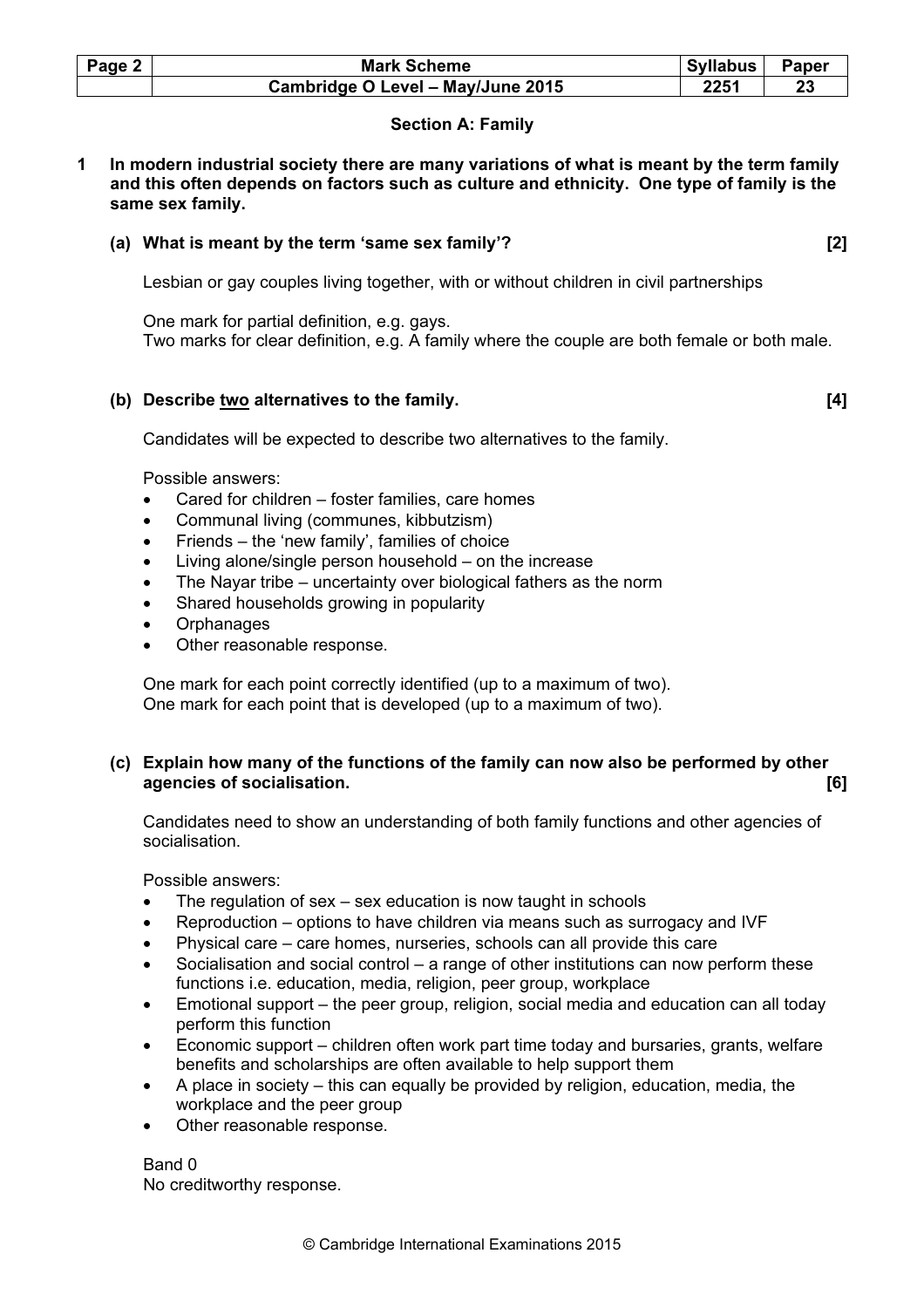| Page $3$ | <b>Mark Scheme</b>                | Syllabus | Paper |
|----------|-----------------------------------|----------|-------|
|          | Cambridge O Level - May/June 2015 | 2251     | 23    |

# Band 1 (1–3)

Answers in this band will show only a limited awareness of the concepts of family functions and agents of socialisation and may talk about e.g. children spend less time at home with the family. Responses may be short and un/under developed. At the bottom of the band (1 mark), expect one weak point. Higher in the band (2-3 marks), candidates may offer more than one weak point, but there may be a tendency towards simplistic answers, engaging with sociological ideas without using sociological language.

#### Band 2 (4–6)

A clear and accurate explanation, showing good sociological knowledge and understanding of explanations of how family functions can be performed by other agents of socialisation. Sociological terms and concepts should be expected in this band. e.g. 'social/geographical mobility, changing role of women, secularisation'. This would be followed by explanation of factors leading to this. At the bottom of the band, the range of points covered may be narrow or lack detail. Higher in the band, answers will cover more than one factor in a welldeveloped way or cover several factors in less detail.

#### (d) Explain why in modern industrial societies marriage is seen to be less important than it was in the past. [8] in the past.

Candidates should show awareness of the various reasons why marriage may be seen to be less important today than it was in the past.

Possible answers:

- A decline in the marriage rate
- An increase in the divorce rate
- More people choosing to cohabit and/or engage in serial monogamy
- Secularisation, changing norms and values
- Less emphasis/importance placed on having children
- Changing role of women in society
- Changing expectations of marriage
- Feminist critiques of marriage  $-$  the dark side
- Greater diversity in relationships in a more accepting and open society
- More people choosing to live alone
- Growth of the lone parent family
- Costs of marriage may put people off as they feel money is more usefully spent on other things
- Taxation policies no longer favour/benefit marriage in some societies
- Other reasonable response.

#### Band 0

No creditworthy response.

#### Band 1 (1–3)

Answers in this band will show only a limited awareness of why marriage today may be seen as less important than in the past. Candidates may just focus on why marriage is not important rather than considering the element of change. A tendency to description is likely. Responses may be short and undeveloped, e.g. 'people just live together', stated without explanation. Sociological terms and concepts are unlikely to be used. At the bottom of the band (1 mark), expect one weak point. Higher in the band (2-3 marks), candidates may offer more than one weak point.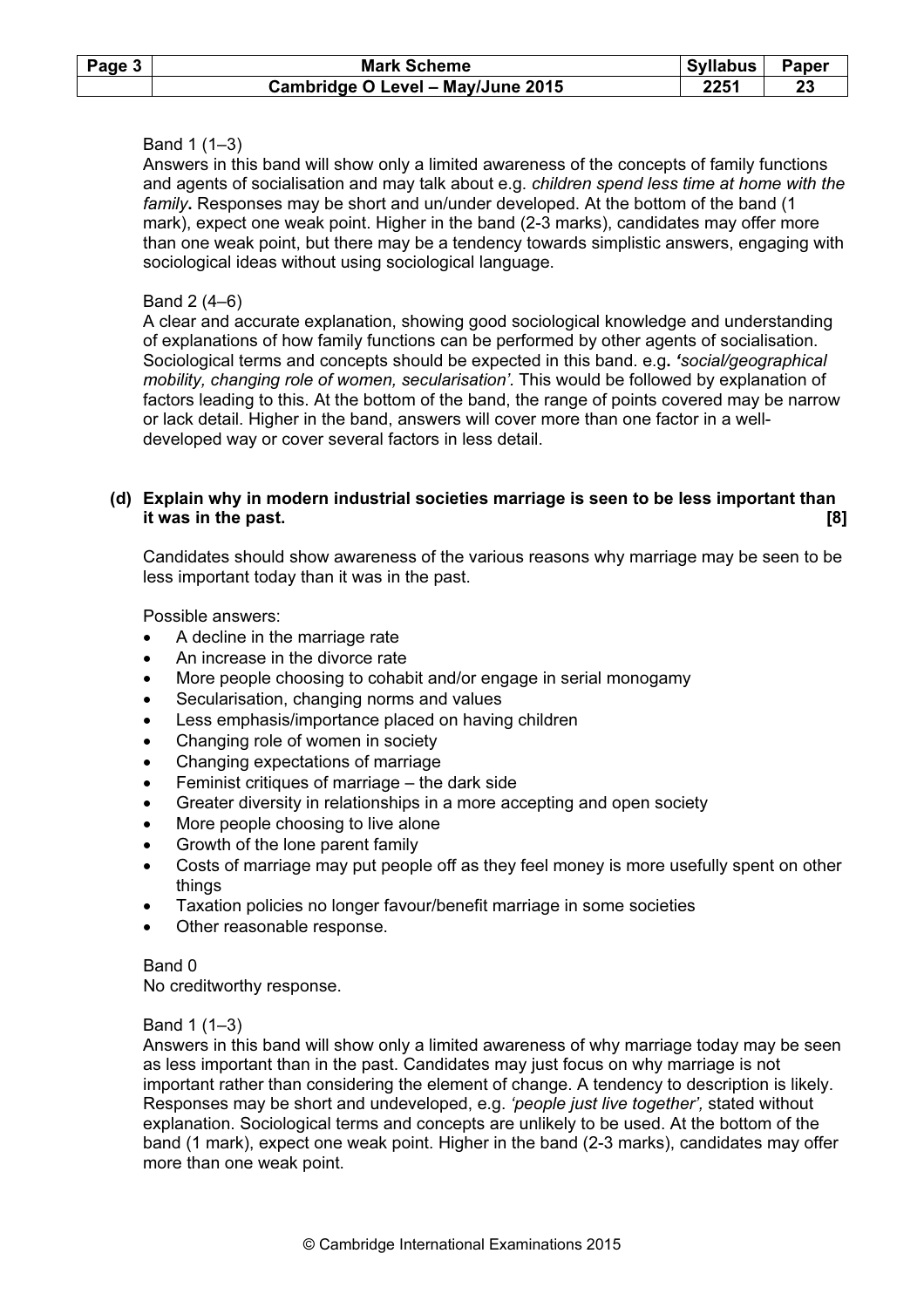| Page 4 | <b>Mark Scheme</b>                | Syllabus | Paper |
|--------|-----------------------------------|----------|-------|
|        | Cambridge O Level - May/June 2015 | 2251     | 23    |

# Band 2 (4–6)

Answers in this band will show basic sociological knowledge and understanding of why marriage today may be seen as less important than in the past. Responses may be underdeveloped and lacking in range. e.g. 'Religion is less important to many people than it was so there's less pressure to get married'. 'Women are doing well in education and going on to get careers so marriage and having children isn't seen as so important anymore'. At the bottom of the band, candidates are unlikely to use sociological terms and concepts accurately. Higher in the band, candidates may be beginning to use sociological terms and concepts with greater accuracy. However, some aspects of the answer may only be partially developed/explained.

# Band 3 (7–8)

Answers in this band will show good sociological knowledge and understanding of why marriage may be seen as less important than it was in the past and will be well developed and explained, e.g. 'There is less pressure on people to get married today as it is no longer a social expectation and norm. Greater choice and diversity in relationships in an increasingly secular society means that marriage for many has become just another lifestyle choice'. They can then expand on the explanation of this and other factors as necessary. Sociological terms and concepts will be used accurately overall. Answers will be well focused on the question and there will be a range of reasons presented. At the top of the band explanations will be clear throughout.

# (e) To what extent can variations in family relationships be explained in terms of ethnicity? [15]

Candidates should show awareness of the complexity and diversity of family structures and roles with an explicit focus on ethnicity.

#### Possible answers:

For

- Joint/segregated conjugal roles, different in different cultures/ethnic groups
- Cross-cultural variations i.e. polyandry/polygamy
- Civil partnerships not universally accepted
- Lone parent families more common amongst Afro-Caribbeans
- Religious and family centred cultures see more marriage, less divorce and more traditional family structures and roles
- Extended families still the norm in many cultures
- Increase in reconstituted families in many Western cultures
- Arranged marriages still exist in many cultures
- Importance of marriage in traveller communities
- Children's roles and relationships with other family members vary across different ethnic groups and cultures
- Feminists may discuss patriarchal family relationships associated with different ethnicities
- Other reasonable response.

#### Against

- Women still responsible for most childcare/housework and other caring responsibilities in all cultures/ethnic groups
- General decline in religion has seen a change in family structure and roles in most cultures and ethnic groups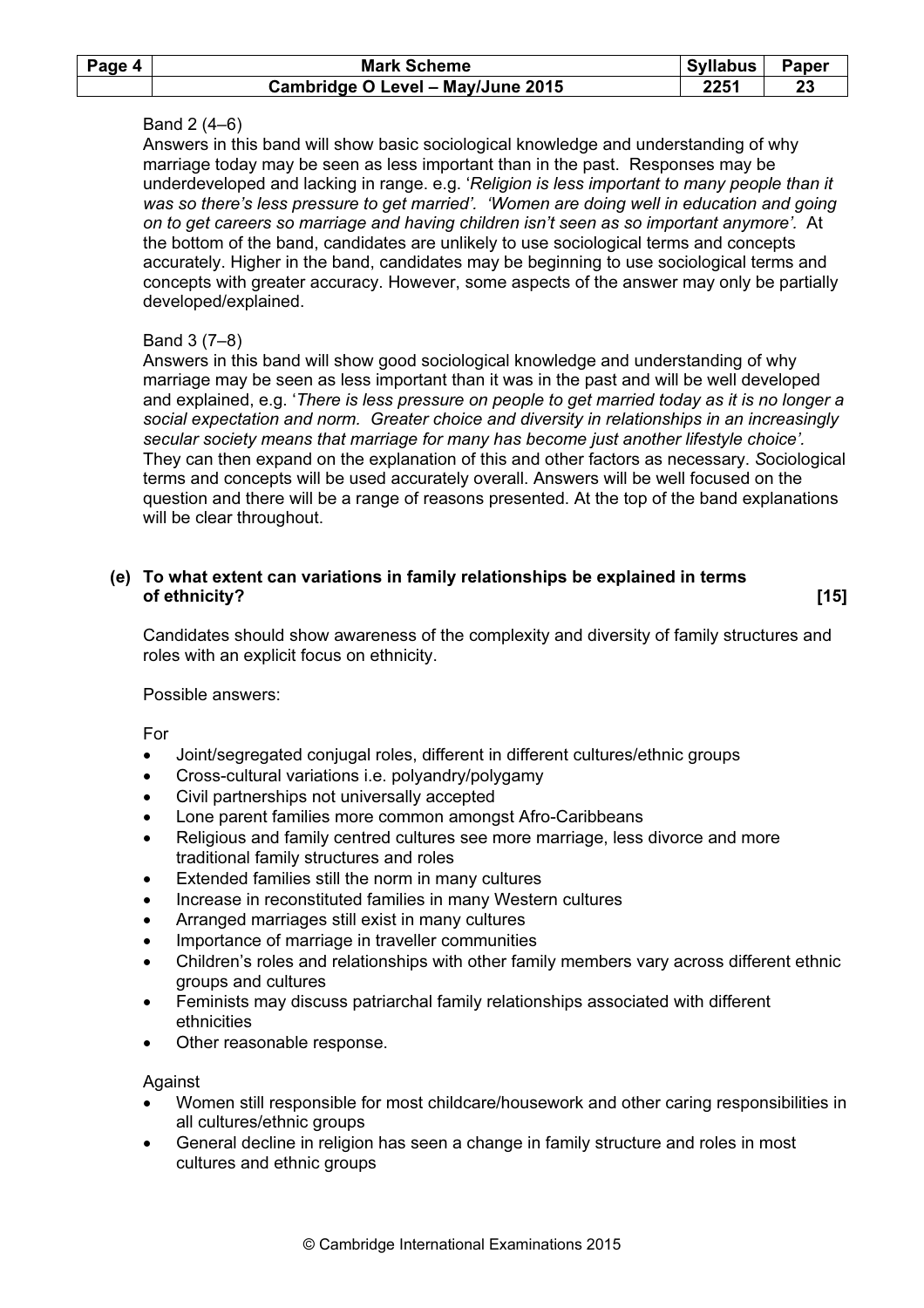| Page 5 | <b>Mark Scheme</b>                | Syllabus | <b>Paper</b> |
|--------|-----------------------------------|----------|--------------|
|        | Cambridge O Level - May/June 2015 | 2251     |              |

- Ethnic groups often now third generation immigrants therefore more assimilated to the host cultures way of life
- Rise of Feminism on a global scale, particularly with the increasing access to the media, is the main reason for variations in family roles and structure
- Social class and age may both be very relevant factors as well as ethnicity and culture in determining family structures and roles
- Family diversity and choice in the Postmodern world
- Perhaps family relationships are more determined by economic structure and context than ethnicity
- Family relationships may be affected more by patterns of migration leading to geographical separation i.e. economic need to earn money so one family member moves abroad
- Variations in family relationships are just as likely to be found within ethnic groups as across them
- Other reasonable response.

#### Band 0

No creditworthy response.

#### Band 1 (1–4)

Answers in this band may be vague and largely based on common sense showing limited knowledge of whether variations in family relationships are dependent on ethnicity. It is likely that ethnicity may be ignored with a more general response about different family types. Use of sociological terms or concepts is very unlikely. Responses may be short, undeveloped and one-sided. e.g. 'there are lots of different family types seen today'. Lower in the band (1-2 marks), expect one or two weak points. Higher in the band (3-4 marks) candidates may offer more than two points or provide a weak definition of key terms, e.g. 'variations in family relationships means that not all families are the same', in the question.

# Band 2 (5–8)

In this band candidates will show some basic knowledge of whether variations in family relationships are dependent on ethnicity. Alternatively, they may offer an answer which is list-like in nature but there will be no real attempt to assess the issues raised by the question. There may be limited/some use of sociological terms or concepts. Responses may be underdeveloped and lack range. Answers may be simplistic and two-sided responses are unlikely. E.g. 'some ethnicities do not allow people to choose who to marry'. Lower in the band, the response will be rather narrow in the points covered and there will be little development. Higher in the band, more points will be covered and there will be limited development of some points. Alternatively, a list-like answer with little development covering both sides of the argument may score up to 8 marks.

# A one-sided answer cannot score higher than 8 marks.

# Band 3 (9–12)

Answers in this band will show good sociological knowledge and understanding of whether variations in family relationships are dependent on ethnicity. Sociological terms and concepts will be used with greater accuracy and/or frequency. For the most part, answers will be well developed, focused on the question and there will be a range of points presented. Candidates may not focus explicitly on all the aspects of the question – variations, family relationships and ethnicity – however. Candidates may say that e.g. 'Different ethnicities tend to have different family relationships with Asian families being typically more traditional. For example, extended families are still popular whereas in less religious cultures lone parent and reconstituted families are growing in popularity'. There will be a two-sided response but this may be unbalanced. At the bottom of the band, candidates may provide a narrower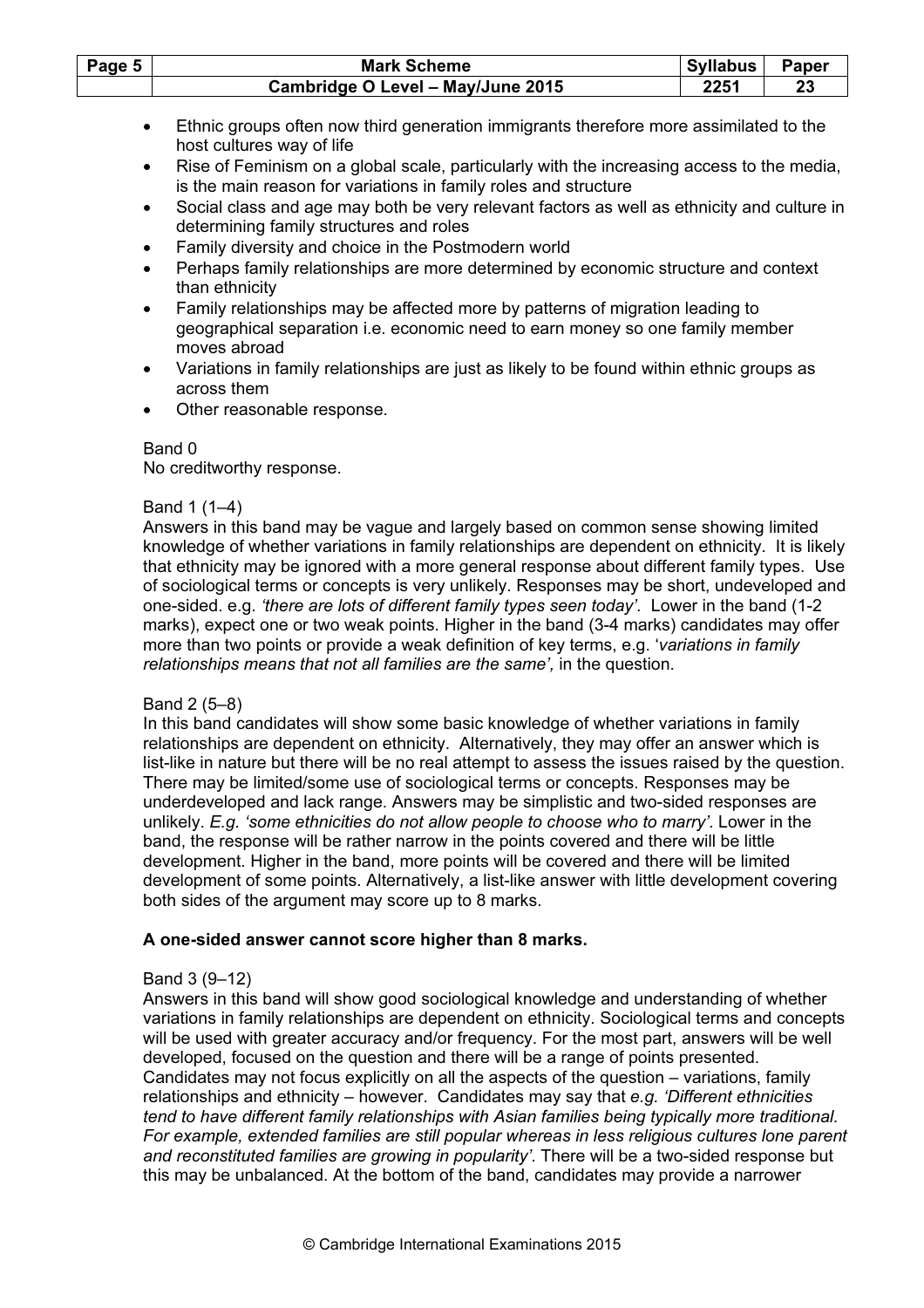| Page 6 | <b>Mark Scheme</b>                | <b>Syllabus</b> | Paper |
|--------|-----------------------------------|-----------------|-------|
|        | Cambridge O Level - May/June 2015 | 2251            |       |

range of well-developed points. At the top of the band, expect a wider range of points and clear focus on the question.

#### Band 4 (13–15)

Answers in this band will show excellent knowledge and understanding of whether variations in family relationships are dependent on ethnicity. There will be a strong grasp of the argument as well as accurate and frequent use of sociological terms and concepts. Answers will be well developed, clearly focused on the question and discuss a wide range of points. Variations, relationships and ethnicity will all be focused on within this band. Responses will be two-sided and balanced. Candidates should show consideration of points for and against whether variations in family relationships are dependent on ethnicity, citing some of the examples given. At the bottom of the band (13 marks), the answer may lack a specific conclusion. Higher in the band, there will be a clear attempt to offer an assessment of the 'To what extent…?' part of the question through a focused conclusion.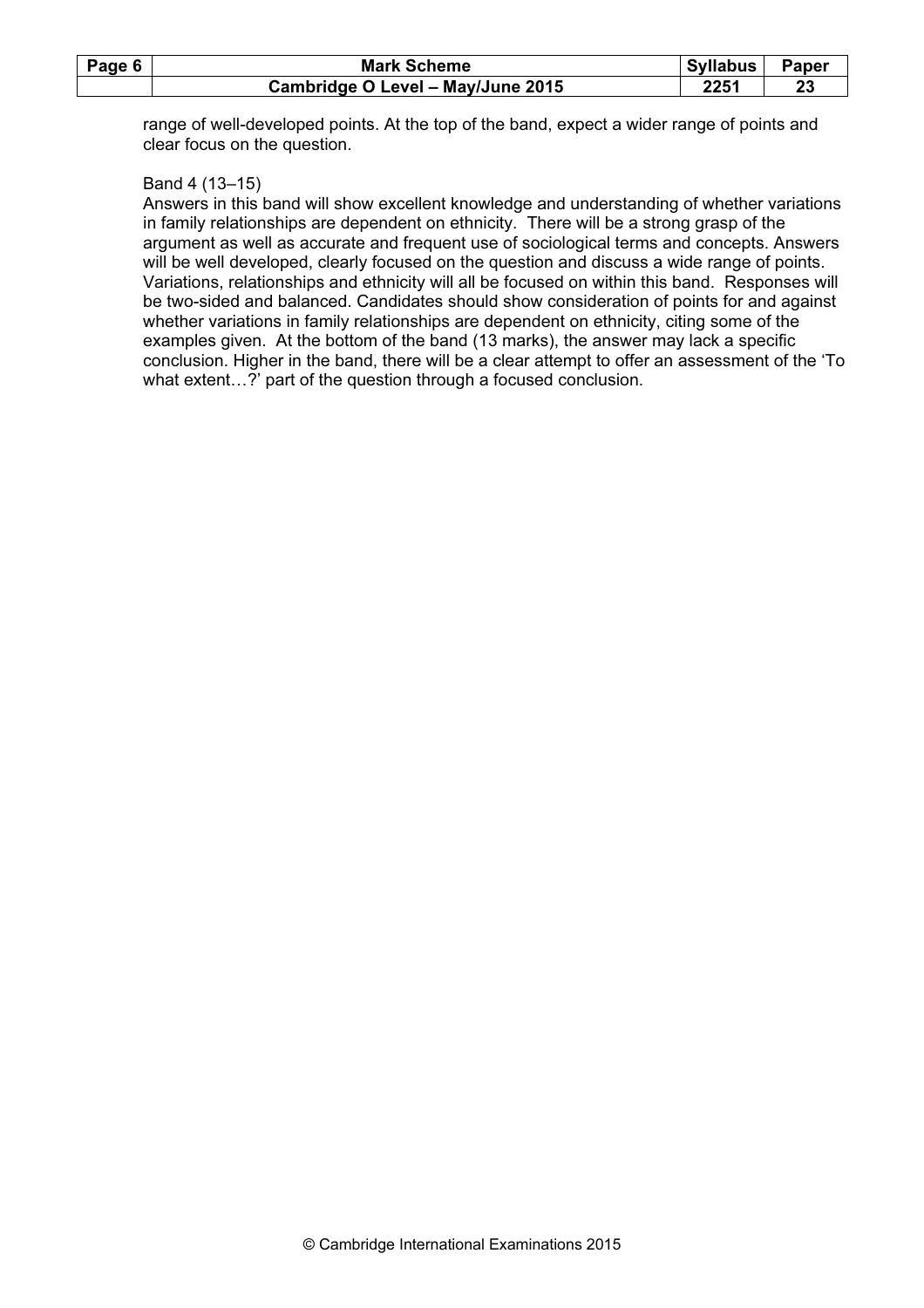| Page 7 | <b>Mark Scheme</b>                | <b>Syllabus</b> | Paper |
|--------|-----------------------------------|-----------------|-------|
|        | Cambridge O Level - May/June 2015 | 2251            |       |

# Section B: Education

#### 2 Pupils involved in an anti-school sub-culture are often less successful in school than those who are not. Sub-culture is just one of many factors that determine educational achievement.

#### (a) What is meant by the term 'anti-school sub-culture'? [2]

A small group of pupils who do not value education and who behave and think in a way that is totally opposite to the aims and expectations of a school.

One mark for partial definition, e.g. pupils who behave badly Two marks for clear definition, e.g. a group of students who do not value education

#### (b) Describe  $\underline{two}$  ways that pupils may rebel against the norms and values of a school. school. [4]

Candidates will describe two ways pupils may rebel against the norms and values of a school.

Possible answers:

- Not completing work and homework set
- Truancy, not attending lessons
- Being poorly behaved cheeky to the teacher, not concentrating in class etc.
- Engaging in deviant behaviour i.e. smoking, drinking alcohol etc.
- Not valuing education and not being concerned about passing exams
- Not following rules and authority
- Not wearing school uniform correctly
- Existence of a counter culture
- Violence/criminal behaviour
- Other reasonable response.

One mark for each point correctly identified (up to a maximum of two). One mark for each point that is developed (up to a maximum of two).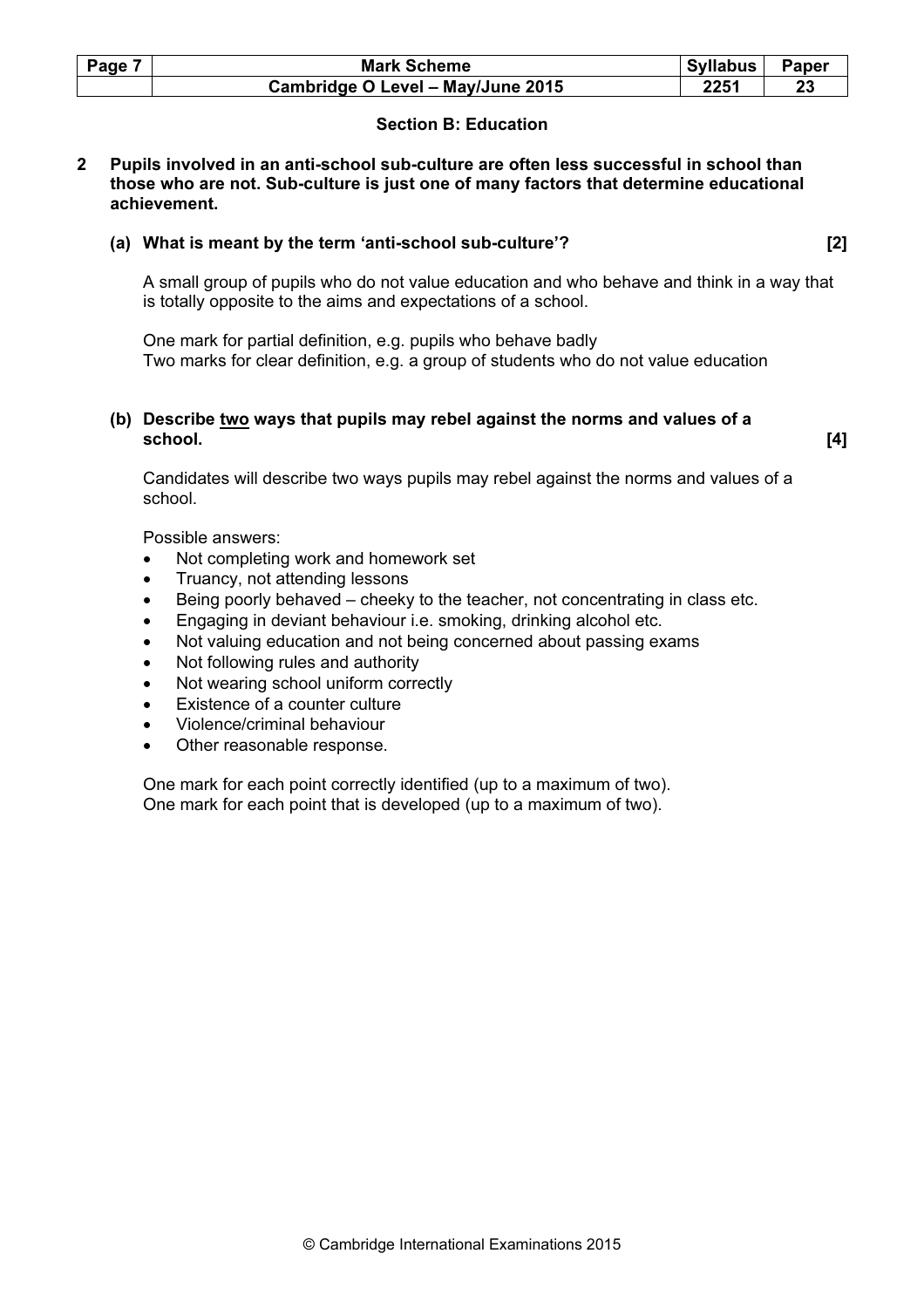| Page 8 | <b>Mark Scheme</b>                | Syllabus | <b>Paper</b> |
|--------|-----------------------------------|----------|--------------|
|        | Cambridge O Level - May/June 2015 | 2251     |              |

# (c) Explain how a culture of masculinity amongst young males may affect their educational achievement. [6]

Candidates should show an understanding of what is meant by a culture of masculinity and how this may affect young males experiences of school.

Culture of masculinity – a way of life associated with typical masculine behaviour and values

Possible answers:

- Lots of pressure on males to act and seem masculine therefore they are more likely to get into trouble at school
- Seen as 'feminine' to work hard therefore difficult for males to do this peer pressure
- Teacher expectations of male students labelling, self-fulfilling prophecy etc.
- Status frustration and gang culture likely to affect educational achievement
- Feminisation of education i.e. literacy not seen to be masculine
- Truancy and exclusion rates tend to be higher for males than females
- Media male role models typically not seen to value education
- Candidates may recognise that links between educational achievement and masculinity may be more associated with, say, the working class than all males
- Other reasonable response.

# Band 0

No creditworthy response.

# Band 1 (1–3)

Answers in this band will show only a limited awareness of a culture of masculinity and how this may affect young males educational achievement . e.g. 'it is not cool for boys to work hard at school so they don't'.

Responses may be short and un/under developed. Candidates may not link the culture of masculinity with young males educational achievement or may misunderstand what is meant by this concept therefore only partially answering the question. At the bottom of the band (1 mark), expect one weak point. Higher in the band (2-3 marks), candidates may offer more than one weak point, but there may be a tendency towards simplistic answers, engaging with sociological ideas without using sociological language.

# Band 2 (4–6)

A clear and accurate explanation, showing good sociological knowledge and understanding of how a culture of masculinity may affect young males educational achievement. . Sociological terms and concepts should be expected in this band e.g. teacher expectations and the self-fulfilling prophecy. This would be followed by explanation of factors leading to this. At the bottom of the band, the range of points covered may be narrow or lack detail. Higher in the band, answers will cover more than one factor in a well-developed way or cover several factors in less detail.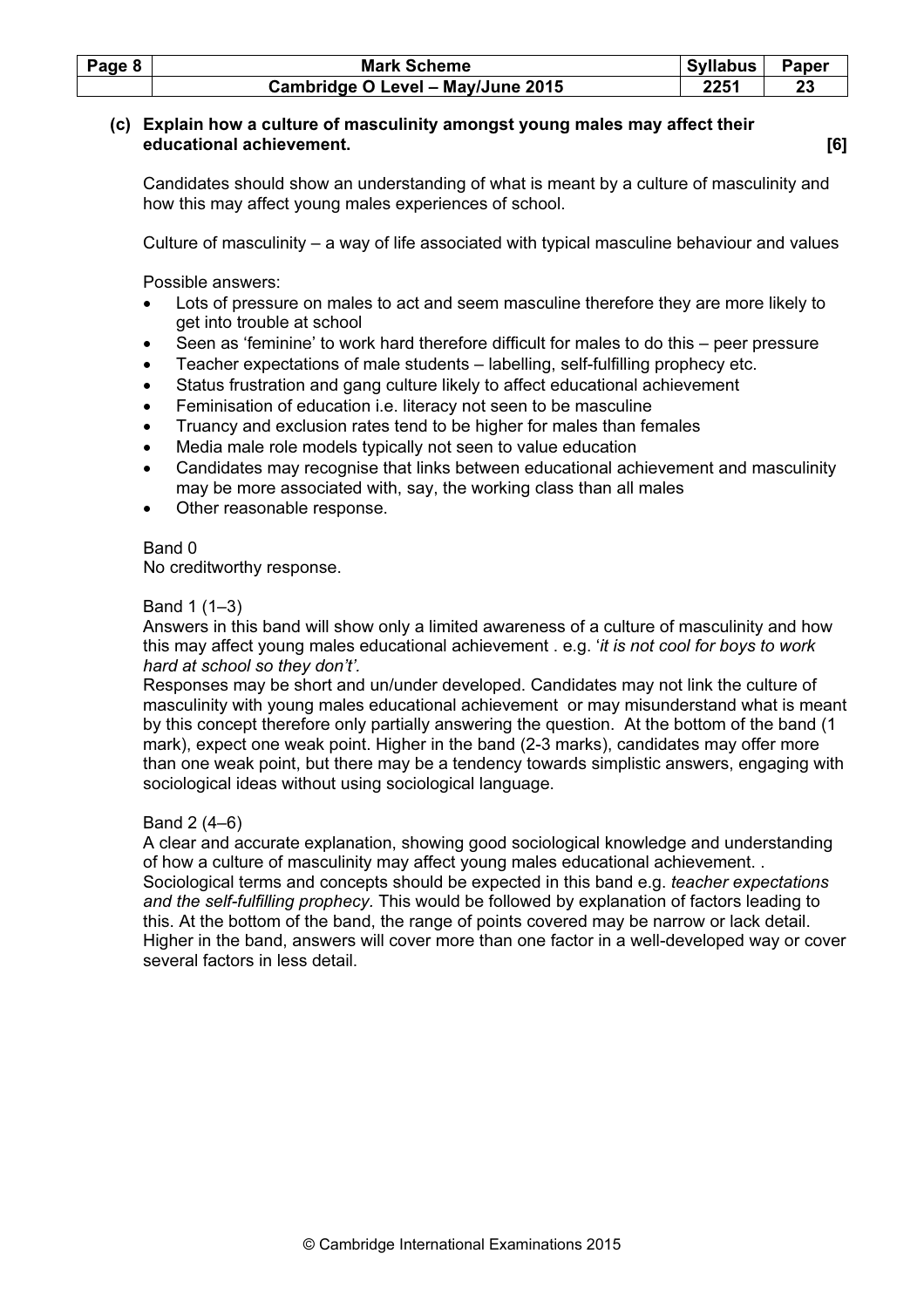| Page 9 | <b>Mark Scheme</b>                | Syllabus | Paper |
|--------|-----------------------------------|----------|-------|
|        | Cambridge O Level - May/June 2015 | 2251     |       |

# (d) Explain why family background is thought to be a big influence on an individual's educational achievement. [8]

Candidates should show an understanding of the various reasons why family background is thought to influence how well an individual does in education. Candidates may refer to patterns of educational achievement within different social groups (i.e. linked to money/class/ethnicity etc.) in answering the question or may adopt a more generic approach.

Possible reasons:

- Language barriers and difficulties relating to social class and/or ethnicity
- Economic factors i.e. private education costs a lot of money not everybody can afford this – typically achieves better results than in state schools
- Poverty lack of facilities, space, resources at home can all impact upon how well a student does at school
- Money for school trips, revision courses and equipment may not be available to all students
- Rising costs of a University education may be prohibitive
- Middle class parents typically place more value on education than working class parents
- Attendance at parents evenings/parental attitudes and expectations may be affected by social class and/or ethnicity
- Schools seen as a middle class institution elaborated code, hidden curriculum etc.
- Restricted and elaborated language codes home 'vs' school
- Cultural capital and cultural deprivation
- Religious factors either prioritising or de-prioritising educational success
- Inherited/natural intelligence
- Other reasonable response.

# Band 0

No creditworthy response.

# Band 1 (1–3)

Answers in this band will show only a limited awareness of the various reasons why family background is thought to influence how well an individual does in education. Candidates may not understand what is meant by family background or educational success. A tendency to description is likely. Responses may be short and undeveloped. e.g. 'lack of money', stated without explanation. Sociological terms and concepts are unlikely to be used. At the bottom of the band (1 mark), expect one weak point. Higher in the band (2-3 marks), candidates may offer more than one weak point.

# Band 2 (4–6)

Answers in this band will show basic sociological knowledge and understanding of why family background is thought to influence how well an individual does in education. Responses may be underdeveloped and lacking in range e.g. 'middle class parents may value education more than working class parents'. At the bottom of the band, candidates are unlikely to use sociological terms and concepts accurately. Higher in the band, candidates may be beginning to use sociological terms and concepts with greater accuracy. However, some aspects of the answer may only be partially developed/explained. Band 3 (7–8)

Answers in this band will show good sociological knowledge and understanding of why family background is thought to influence how well an individual does in education and will be well developed and explained e.g. Answers may show awareness of how culture, language, money, social class and ethnicity may all combine to influence how well an individual does in education. They can then expand on the explanation of these and other factors as necessary. Sociological terms and concepts will be used accurately overall. Answers will be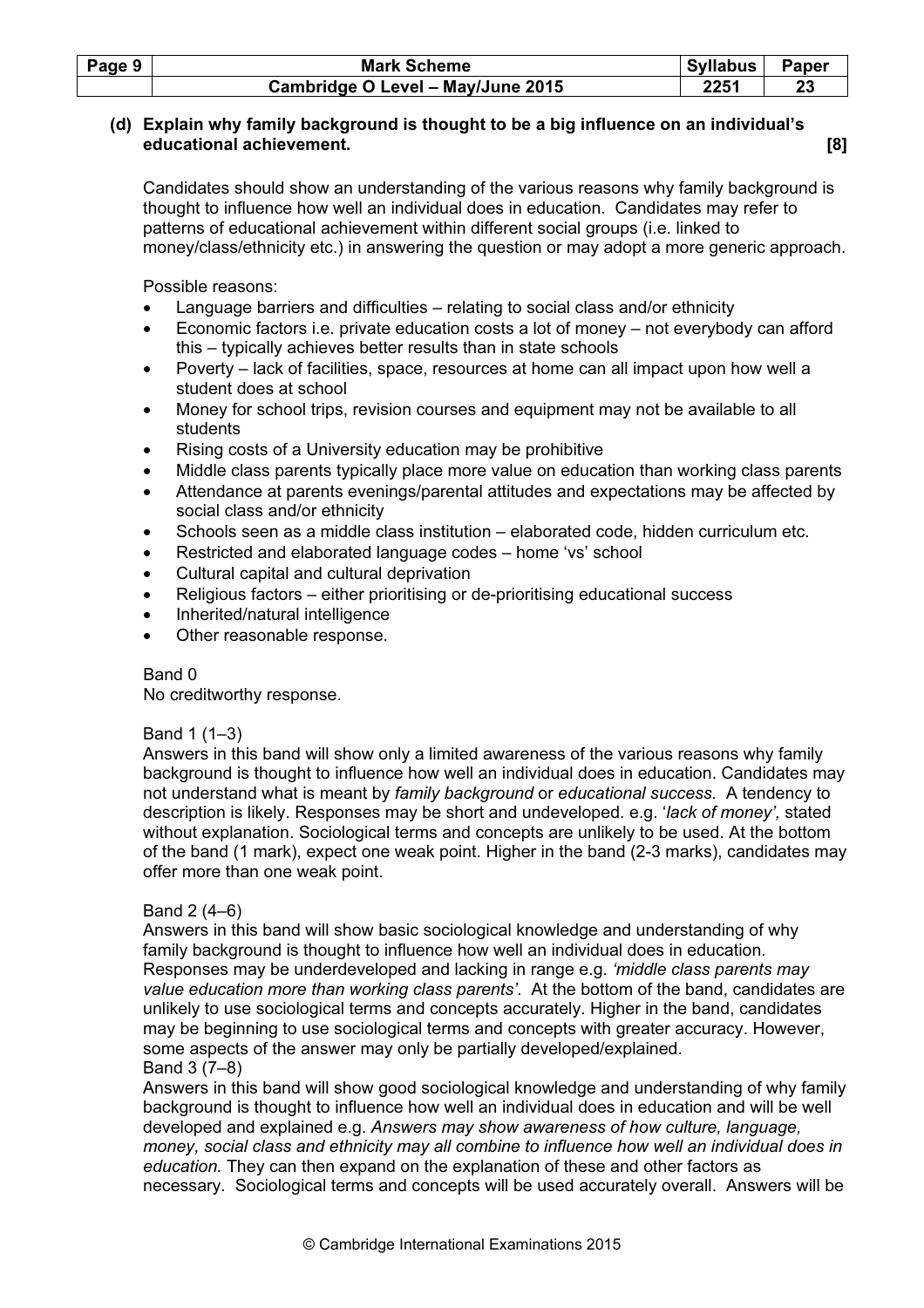| Page 10 | <b>Mark Scheme</b>                | <b>Syllabus</b> | Paper |
|---------|-----------------------------------|-----------------|-------|
|         | Cambridge O Level - May/June 2015 | 2251            |       |

well focused on the question and there will be a range of reasons presented. At the top of the band explanations will be clear throughout.

#### (e) To what extent does the education system disadvantage minority ethnic groups? [15]

Candidates should discuss a variety of reasons why minority ethnic groups may be disadvantaged in the education system, considering perhaps both home and school factors. Candidates may give examples of specific minority ethnic groups and their levels of educational success from a generic picture or from their own local environment.

Possible answers:

For

- History and language lessons are often accused of being biased
- Underachievement of some minority ethnic groups in education
- Some sociologists go so far as to say that education is institutionally racist
- Representations, invisibility and stereotyped content of textbooks as it relates to minority ethnic groups
	- Ethnocentric nature of the education system looking at other cultures from the point of view of your own culture and ignoring other possible ways of seeing the world.
- Exclusion rates for some ethnic minorities can be a lot higher than for other students
- Lack of ethnic minority teachers and role models in education
- May link resources needed for educational success i.e. computers, revision guides, tutors etc. with trends of some minority ethnic groups being more likely to suffer from material deprivation
- Middle class nature of schools cultural deprivation linked to some minority ethnic groups
- Language barriers may discuss elaborated 'vs' restricted language codes or consider ideas that first language of ethnic minority groups may not be that spoken in schools
- School authorities may not deal with racism by other pupils against the minority group
- Teacher labelling and stereotyping (i.e. presumptions about ability and/or motivation)leading to a self-fulfilling prophecy
- Cultural values at home may clash with those of the school (i.e. in relation to gender) and this may impact upon a pupil's progress
- Other reasonable response.

Against

- Equal Opportunities legislation
- Multiculturalism
- Increasing take up of university places by minority ethnic groups
- Ethnic minority groups may work harder to achieve well in education to resist societal labels
- Class based reasons may be more influential than ethnicity
- Gender based reasons may be more influential than ethnicity
- Income and wealth may be more influential than ethnicity
- Other factors such as parental and teacher expectations affect ethnic minority achievement rates, not just ethnocentrism or other school factors
- Not all ethnic minorities do poorly in education therefore achievement rates cannot be linked to ethnocentrism or other school factors
- In some societies i.e. Zimbabwe, minority ethnic groups have more power than the majority and this is likely to affect educational experience and achievement
- Other reasonable response.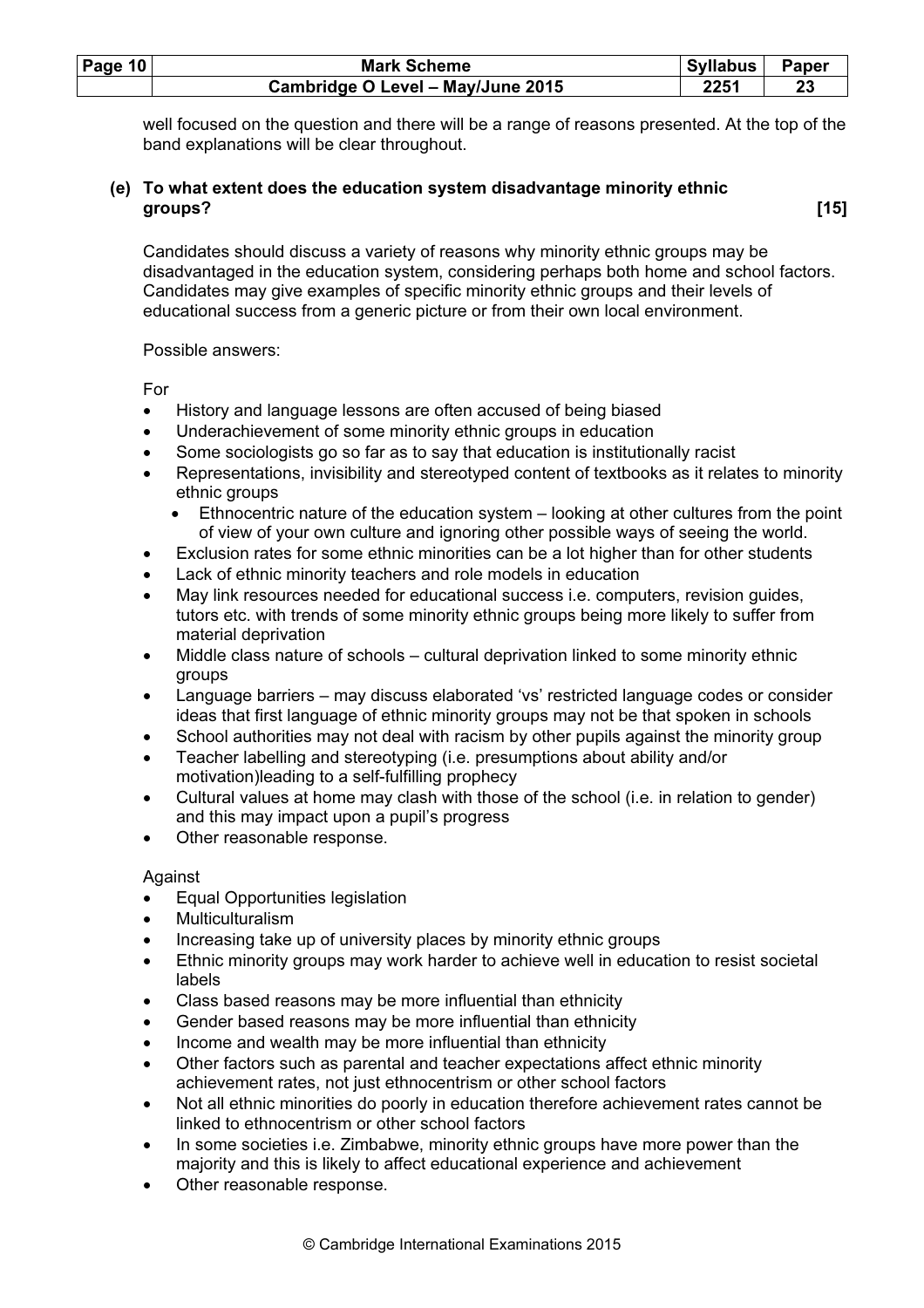| Page 11 | <b>Mark Scheme</b>                | Syllabus | Paper |
|---------|-----------------------------------|----------|-------|
|         | Cambridge O Level - May/June 2015 | 2251     |       |

#### Band 0

No creditworthy response.

# Band 1 (1–4)

Answers in this band may be vague and largely based on common sense showing limited knowledge of whether the education system disadvantages minority ethnic groups. It is likely that examples of disadvantage may be ignored with a more general response about education seen instead. Use of sociological terms or concepts is very unlikely. Responses may be short, undeveloped and one-sided. e.g. 'you don't have the same chances if you are from a minority ethnic group'. Lower in the band (1-2 marks), expect one or two weak points. Higher in the band (3-4 marks) candidates may offer more than two points or provide a weak definition of key terms in the question.

#### Band 2 (5–8)

In this band candidates will show some basic knowledge of whether the education system disadvantages minority ethnic groups. Alternatively, they may offer an answer which is listlike in nature but there will be no real attempt to assess the issues raised by the question. There may be limited/some use of sociological terms or concepts. Responses may be underdeveloped and lack range. Answers may be simplistic and two-sided responses are unlikely.. Answers may list some of the reasons why ethnic minorities may not do as well as other students in school but not really focus on the curriculum, school factors or specific examples. Lower in the band, the response will be rather narrow in the points covered and there will be little development. Higher in the band, more points will be covered and there will be limited development of some points. Alternatively, a list-like answer with little development covering both sides of the argument may score up to 8 marks.

#### A one-sided answer cannot score higher than 8 marks.

# Band 3 (9–12)

Answers in this band will show good sociological knowledge and understanding of whether the education system disadvantages minority ethnic groups. Sociological terms and concepts will be used with greater accuracy and/or frequency. For the most part, answers will be well developed, focused on the question and there will be a range of points presented. Candidates may not focus explicitly on all the aspects of the question – disadvantage, education system and minority ethnic groups – however. Candidates may outline that e.g. although in general children from ethnic minorities underachieve in education there are examples of children succeeding when other factors such as good schools and/or parental support are in place. There will be a two-sided response but this may be unbalanced. At the bottom of the band, candidates may provide a narrower range of well-developed points. At the top of the band, expect a wider range of points and clear focus on the question.

# Band 4 (13–15)

Answers in this band will show excellent knowledge and understanding of whether the education system disadvantages minority ethnic groups. There will be a strong grasp of the argument as well as accurate and frequent use of sociological terms and concepts. Answers will be well developed, clearly focused on the question and discuss a wide range of points. For example, candidates may outline factors of an ethnocentric curriculum and how/why these may impact on achievement as well as considering the idea that this may be too deterministic and that other factors may be equally as important. All aspects of the question will be focused on within this band. Responses will be two-sided and balanced. Candidates should show consideration of points for and against whether the education system disadvantages minority ethnic groups, citing some of the examples given. At the bottom of the band (13 marks), the answer may lack a specific conclusion. Higher in the band, there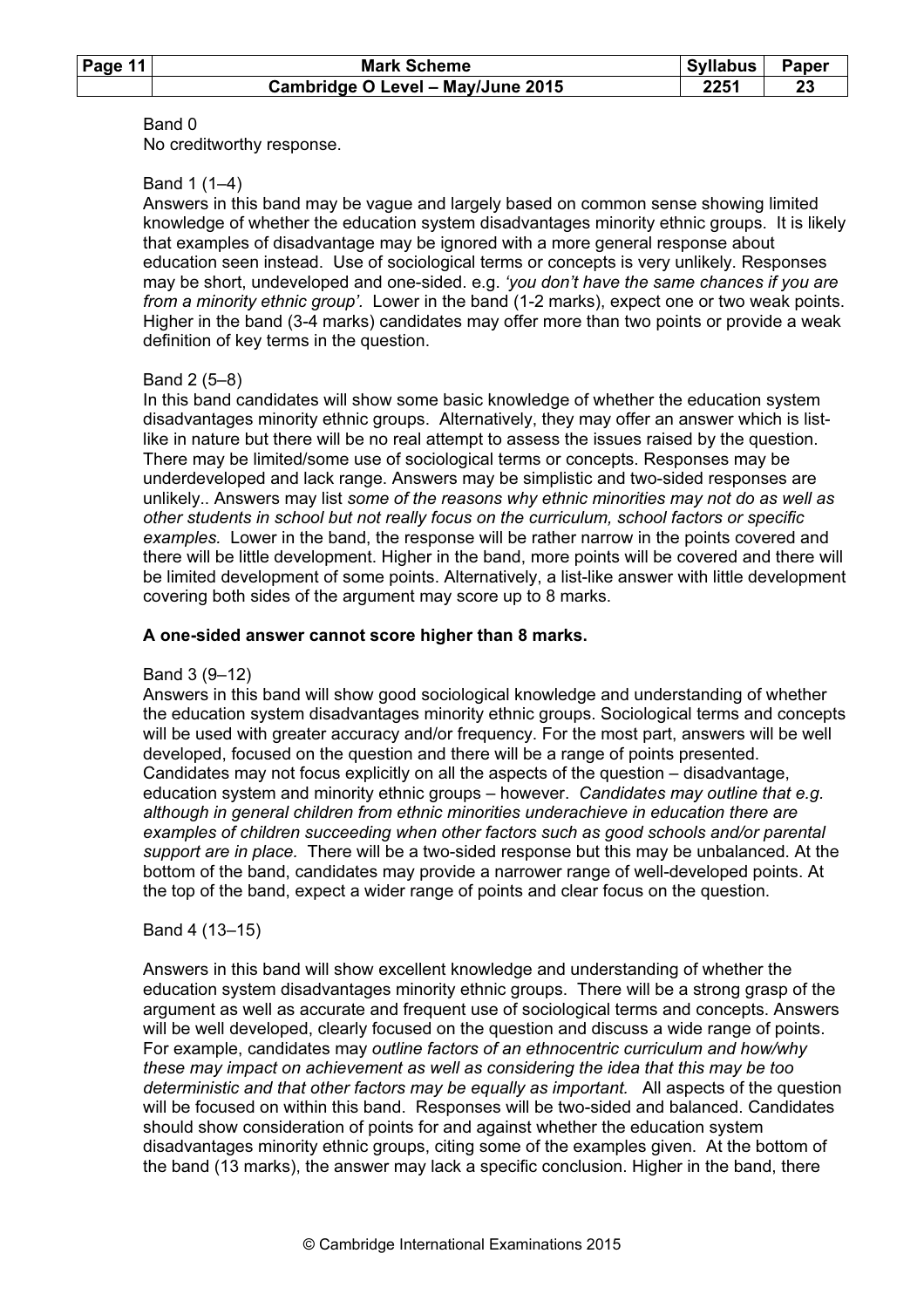| Page $12$ | <b>Mark Scheme</b>                | <b>Syllabus</b> | Paper |
|-----------|-----------------------------------|-----------------|-------|
|           | Cambridge O Level - May/June 2015 | 2251            | 23    |

will be a clear attempt to offer an assessment of the 'To what extent…?' part of the question through a focused conclusion.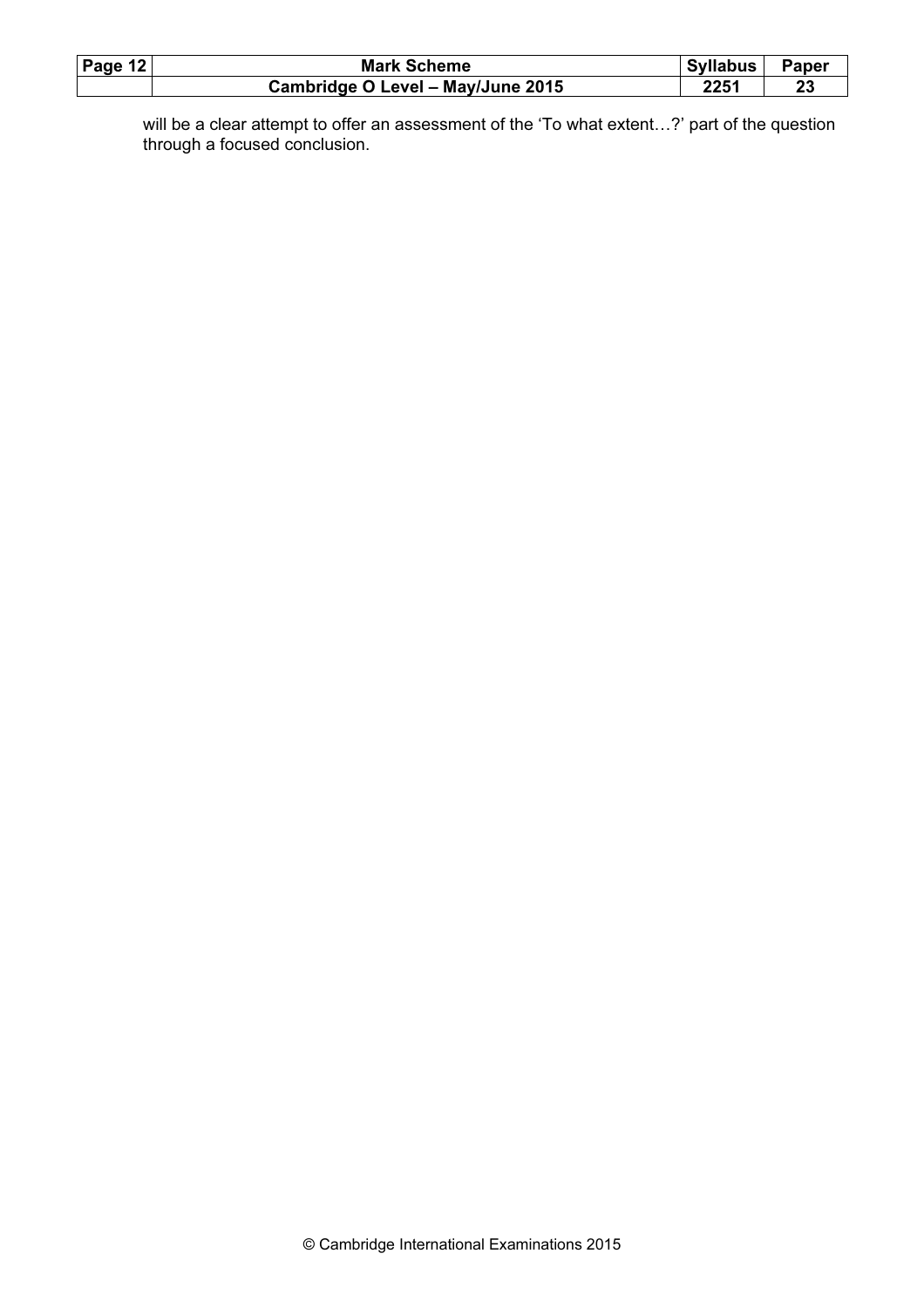| Page $13$ | <b>Mark Scheme</b>                | Syllabus | Paper |
|-----------|-----------------------------------|----------|-------|
|           | Cambridge O Level - May/June 2015 | 2251     |       |

#### Section C: Crime, deviance and social control

3 Reports about crime are frequently seen in the media and are often associated with moral panics about the behaviour of young people. Different explanations exist as to why crime is committed by young people and by other social groups.

#### (a) What is meant by the term 'moral panic'? [2]

 A wave of public concern about some exaggerated or imaginary threat to society, stirred up by exaggerated and sensationalised reporting in the media.

 One mark for partial definition, e.g. media exaggeration. Two marks for clear definition, e.g. when the media causes a group, person or situation to become seen as a threat to society.

#### (b) Describe two crimes often committed by young people. [4]

Candidates will describe two crimes often committed by young people. A wide range of possible answers could be given here, as long as it is a crime associated with youth these should be credited.

Possible answers:

- Violence/assault
- Anti-social behaviour
- Petty crime
- Vandalism/graffiti
- Gang related behaviour i.e. tagging/violence
- Mugging/robbery
- Theft e.g. mobile phones/bikes
- Rioting/looting
- Racist bullying
- Under age crimes i.e. to do with alcohol/sex etc.
- Knife crime
- Gun crime
- Car crimes
- Other reasonable response.

 One mark for each point correctly identified (up to a maximum of two). One mark for each point that is developed (up to a maximum of two).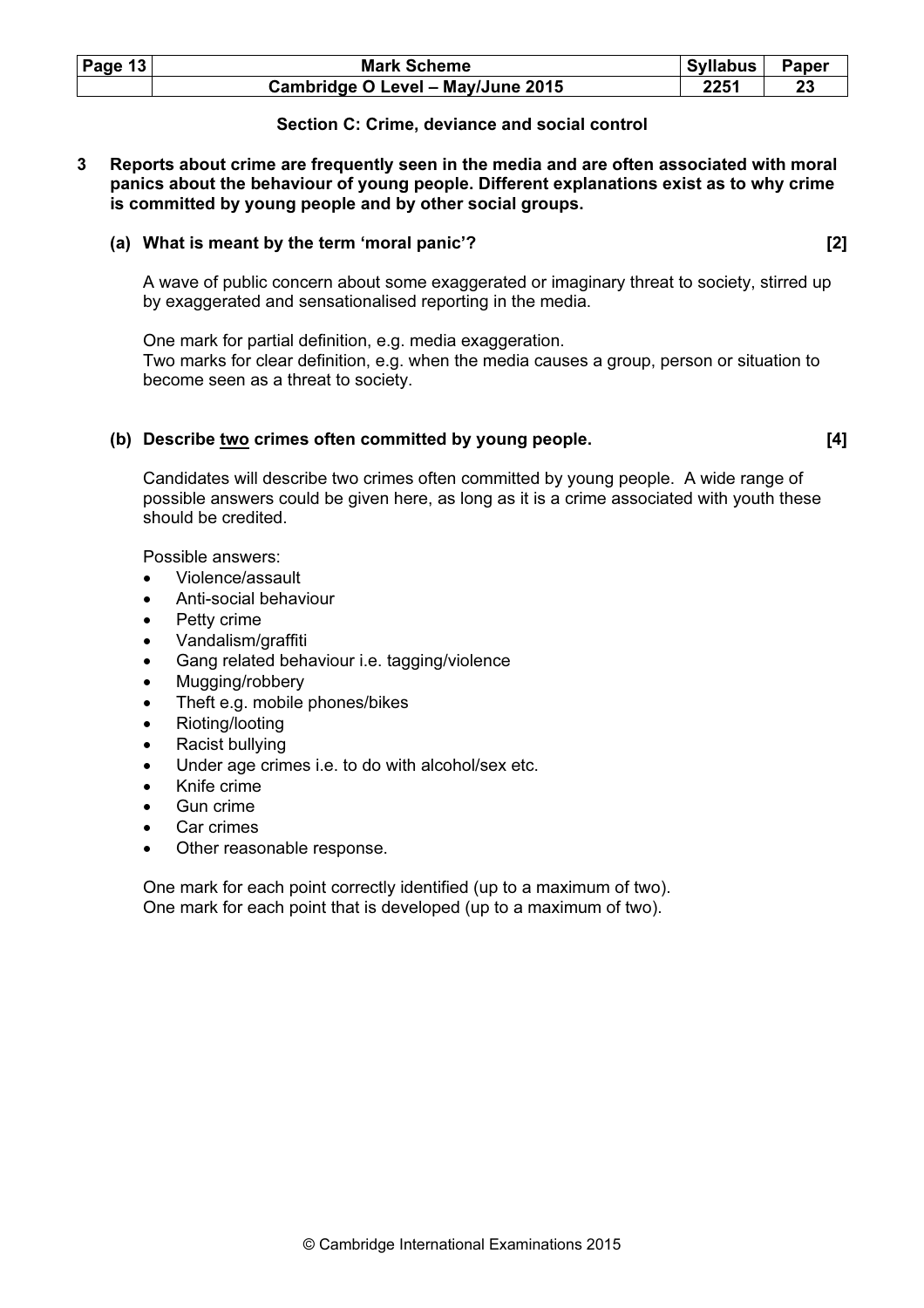| Page $14$ | <b>Mark Scheme</b>                | <b>Syllabus</b> | <b>Paper</b> |
|-----------|-----------------------------------|-----------------|--------------|
|           | Cambridge O Level - May/June 2015 | 2251            | 23           |

## (c) Explain how the media can create a distorted view of which social groups commit crime. [6]

Candidates need to demonstrate an understanding of the ways in which the media may report crime and how this may distort reality.

Possible answers:

- Focus on a specific group, person or situation
- Repeated coverage/repetition
- **Sensationalism**
- **Distortion**
- **Exaggeration**
- Creation of a moral panic
- Stereotyping and the creation of folk devils
- Calling for action against the group, person or situation
- Other reasonable response.

Band 0 No creditworthy response.

#### Band 1 (1–3)

Answers in this band will show only a limited awareness of how the media may report crime and may talk about e.g. make it seem really bad. Responses may be short and un/under developed. At the bottom of the band (1 mark), expect one weak point. Higher in the band (2- 3 marks), candidates may offer more than one weak point, but there may be a tendency towards simplistic answers, engaging with sociological ideas without using sociological language.

# Band 2 (4–6)

A clear and accurate explanation, showing good sociological knowledge and understanding of how the media may report crime. Sociological terms and concepts should be expected in this band. E.g. candidates may refer to moral panics and folk devils with examples and incidents of stereotyping and labelling. At the bottom of the band, the range of points covered may be narrow or lack detail. Higher in the band, answers will cover more than one factor in a well-developed way or cover several factors in less detail.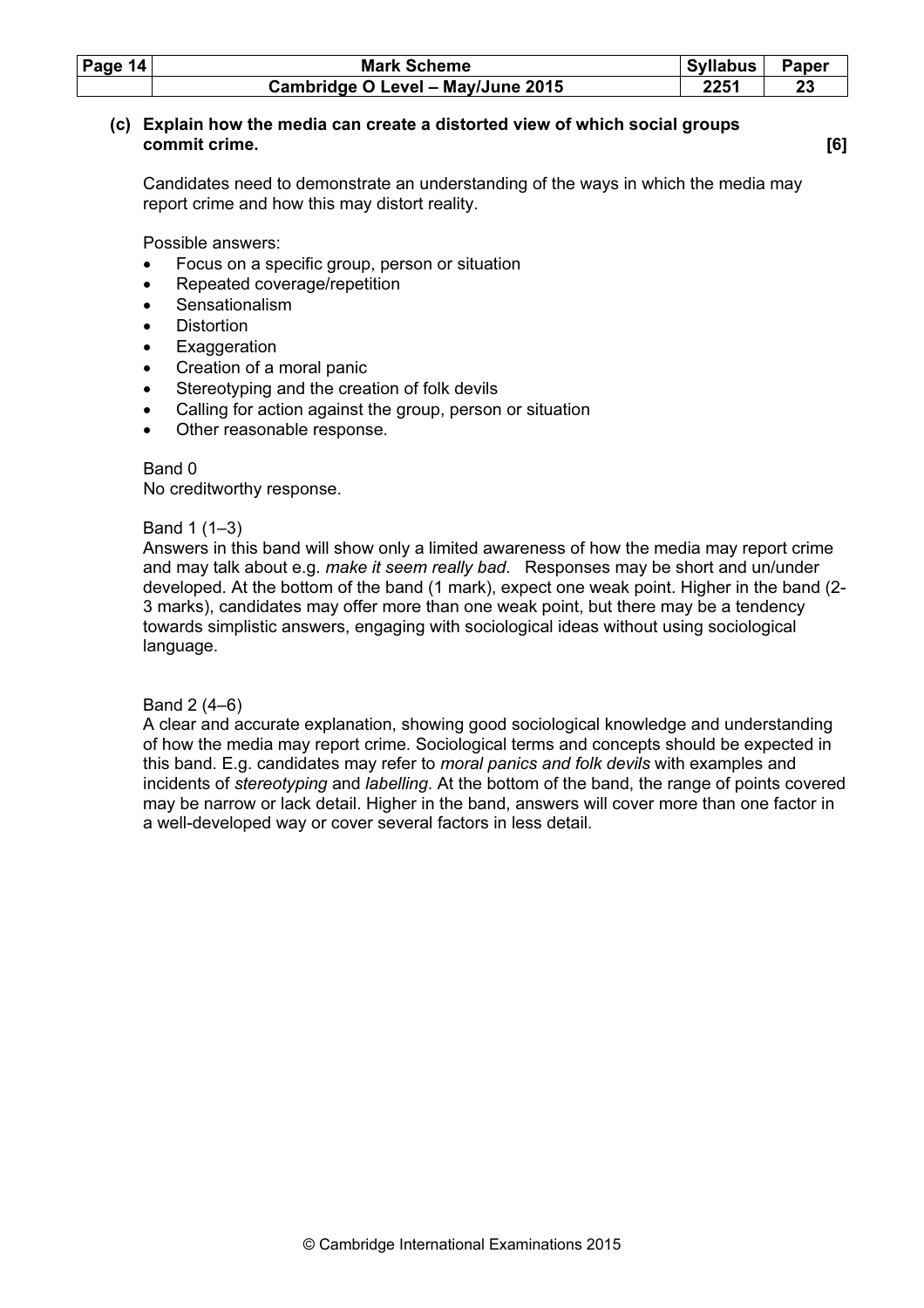| Page 15 | <b>Mark Scheme</b>                | Syllabus | Paper |
|---------|-----------------------------------|----------|-------|
|         | Cambridge O Level - May/June 2015 | 2251     |       |

# (d) Explain why young people are more likely than other social groups to be arrested by the police. [8]

Candidates need to understand why young people are more likely to be arrested than other social groups. They may consider this in the light of young people committing more crime, or from the perspective that police presume young people commit more crime. Either way is fine. Candidates at the top end may also link their points in with issues of gender, ethnicity and social class but this is not essential.

Possible answers:

- **Scapegoating**
- Labelling and stereotyping
- Self-fulfilling prophecy
- Police targeting
- Media representing young people negatively as criminals
- Young people tend to be found in groups which can be perceived as a threat by the community
- Young people more likely to resist and rebel against society's core norms and values ie youth subcultures
- Young people more likely to be found in gangs
- Stop and searches young people more likely to be stopped than other social groups therefore more likely to be found committing crime
- Statistics show that young people do commit a disproportionate amount of crime
- Other reasonable response.

# Band 0

No creditworthy response.

# Band 1 (1–3)

Answers in this band will show only a limited awareness of why young people are more likely than other social groups to be arrested by the police. A tendency to description is likely. Responses may be short and undeveloped, e.g. 'this is the group the police and the public think are criminals', stated without explanation. Sociological terms and concepts are unlikely to be used. At the bottom of the band (1 mark), expect one weak point. Higher in the band (2- 3 marks), candidates may offer more than one weak point.

# Band 2 (4–6)

Answers in this band will show basic sociological knowledge and understanding of why young people are more likely than other social groups to be arrested by the police. Responses may be underdeveloped and lacking in range. e.g. 'Stereotypes of young people show them as criminals so the police see them and think of them in this way. This may make the young people aggressive to the police'. At the bottom of the band, candidates are unlikely to use sociological terms and concepts accurately. Higher in the band, candidates may be beginning to use sociological terms and concepts with greater accuracy. However, some aspects of the answer may only be partially developed/explained.

# Band 3 (7–8)

Answers in this band will show good sociological knowledge and understanding of why young people are more likely than other social groups to be arrested by the police and will be well developed and explained, e.g. 'The police target young people and arrest them because they are labelled by society and the media to be trouble makers. They are also more likely to be stopped and searched when out on the streets than other social groups and so are more likely to be caught for criminal offences'. They can then expand on the explanation of this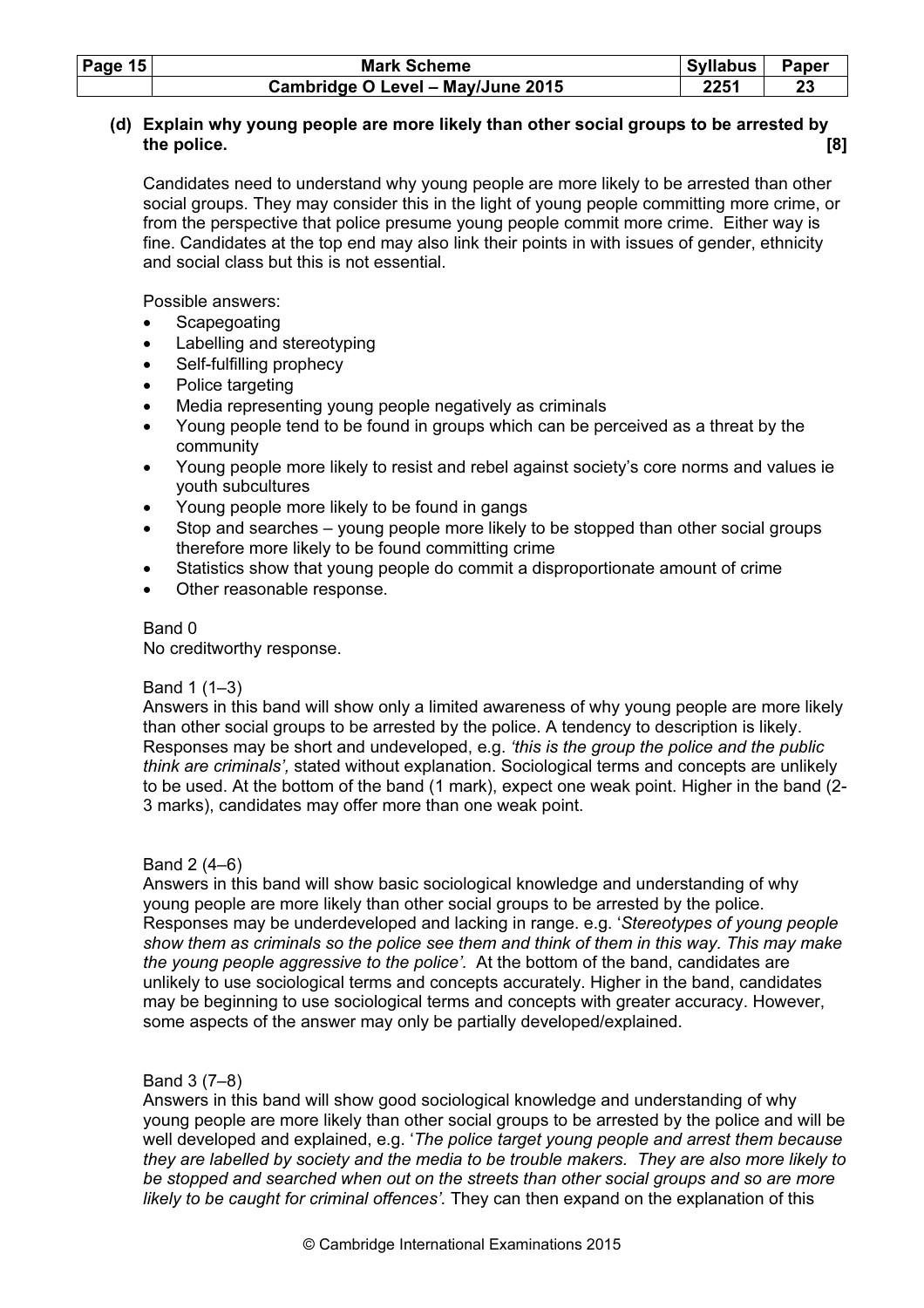| Page $16$ | <b>Mark Scheme</b>                | <b>Syllabus</b> | <b>Paper</b> |
|-----------|-----------------------------------|-----------------|--------------|
|           | Cambridge O Level - May/June 2015 | 2251            | 23           |

and other factors as necessary. Sociological terms and concepts will be used accurately overall. Answers will be well focused on the question and there will be a range of reasons presented. At the top of the band explanations will be clear throughout.

#### (e) To what extent is age the most important factor in determining whether an individual commits crime? [15]

Candidates need to show an understanding of how age affects whether a person commits crime.

Possible answers:

For

- Police targeting and labelling of young people
- Peer pressure encourages younger people to commit crime
- Subcultures and gang culture young people more likely to be involved in these
- Lack of social control on young people
- Moral panics and folk devils representing young people as criminals
- Self-fulfilling prophecy may lead some young people to commit crime
- Status frustration may cause some young people to commit crime
- Statistics show that it is young people who are most likely to commit crime and older people who are most likely to conform
- Boredom may be a reason for young people to commit crime
- Lack of responsibilities may be a reason for young people to commit crime
- Young people are more likely to engage in risk taking behaviour than older people
- Older people may have more to lose if they commit crime i.e. family, employment, reputation etc.
- Less opportunities for older people to commit crime
- Older people may be more likely to commit white collar crime
- Physical weaknesses of some elderly people may prevent them from committing crime
- Other reasonable response.

# Against

- Social class may be more significant than age
- Gender may be more significant than age
- Ethnicity may be more significant than age
- Underachievement in school leading to poor job prospects may be the key reason as to why some people commit crime
- Lots of young people do not commit crime, lots of older people do so age may not be a relevant factor
- Poverty and deprivation may be reasons for why crime is committed
- Idea that age and crime are linked is too stereotypical and based on inaccurate media representations – distortion etc.
- Crime statistics are flawed and fail to take account of the dark figure of crime, white collar crime etc.
- Other reasonable response.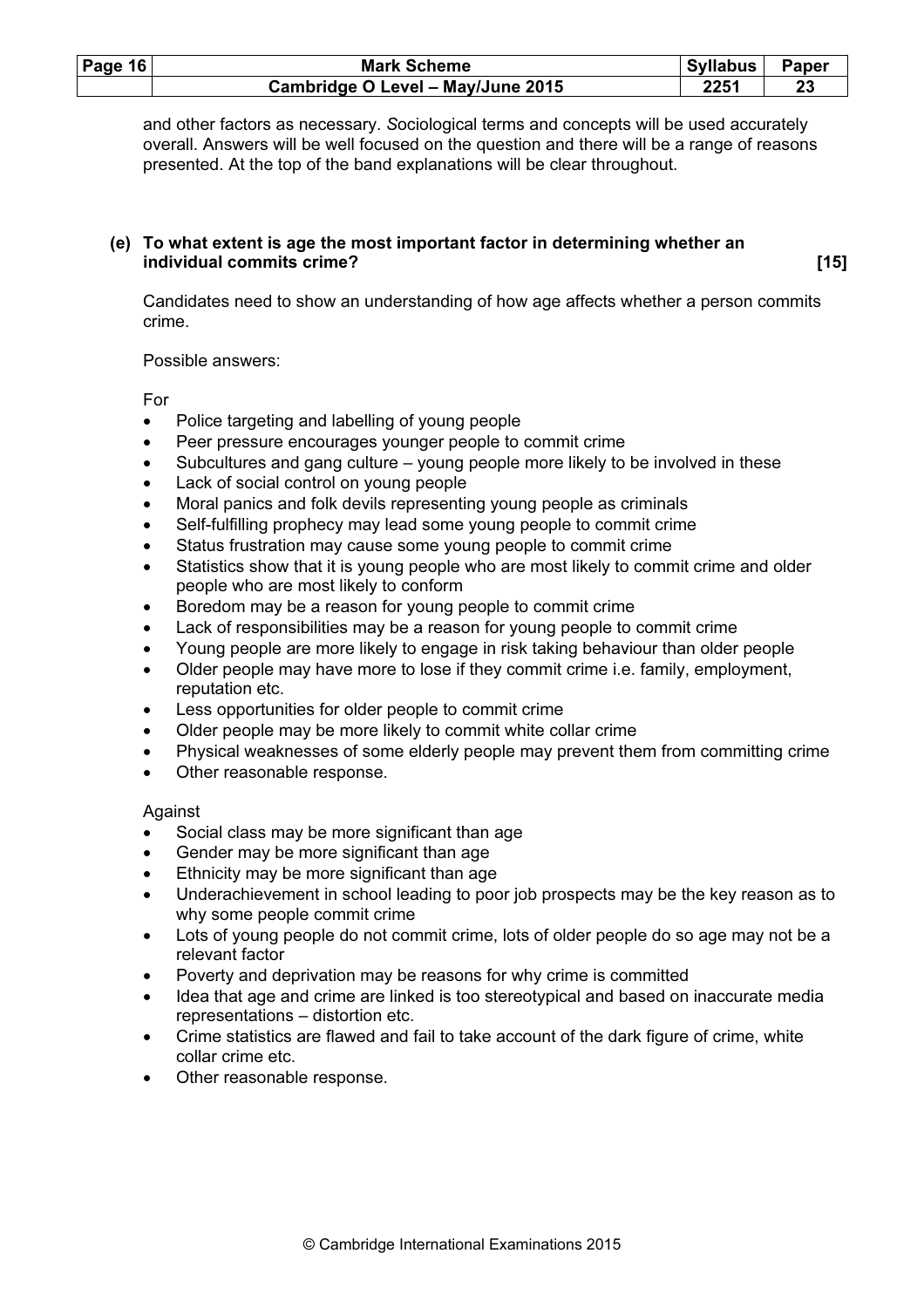| Page 17 | <b>Mark Scheme</b>                | <b>Syllabus</b> | <b>Paper</b> |
|---------|-----------------------------------|-----------------|--------------|
|         | Cambridge O Level - May/June 2015 | 2251            |              |

#### Band 0

No creditworthy response.

# Band 1 (1–4)

Answers in this band may be vague and largely based on common sense showing limited knowledge of whether age is the most important factor in determining whether an individual commits crime. Use of sociological terms or concepts is very unlikely. Responses may be short, undeveloped and one-sided. e.g. 'young people commit crime because they have nothing to do'. Lower in the band (1-2 marks), expect one or two weak points. Higher in the band (3-4 marks) candidates may offer more than two points or provide a weak definition of key terms in the question.

#### Band 2 (5–8)

In this band candidates will show some basic knowledge of whether age is the most important factor in determining whether an individual commits crime. Alternatively, they may offer an answer which is list-like in nature but there will be no real attempt to assess the issues raised by the question. There may be limited/some use of sociological terms or concepts. Candidates may discuss some stereotypes such as 'hoodies', 'folk devils' etc but responses may be underdeveloped and lack range. Answers may be simplistic and twosided responses are unlikely i.e. 'older people don't commit crime because they don't want to go to prison'. Lower in the band, the response will be rather narrow in the points covered and there will be little development. Higher in the band, more points will be covered and there will be limited development of some points. Alternatively, a list-like answer with little development covering both sides of the argument may score up to 8 marks.

#### A one-sided answer cannot score higher than 8 marks.

#### Band 3 (9–12)

Answers in this band will show good sociological knowledge and understanding of whether age is the most important factor in determining whether an individual commits crime. Sociological terms and concepts will be used with greater accuracy and/or frequency. For the most part, answers will be well developed, focused on the question and there will be a range of points presented. Candidates may agree with the fact that young people do commit most crime but recognise that other groups also commit crime as well. There will be a two-sided response but this may be unbalanced. At the bottom of the band, candidates may provide a narrower range of well-developed points. At the top of the band, expect a wider range of points and clear focus on the question.

# Band 4 (13–15)

Answers in this band will show excellent knowledge and understanding of whether age is the most important factor in determining whether an individual commits crime. There will be a strong grasp of the argument as well as accurate and frequent use of sociological terms and concepts. Answers will be well developed, clearly focused on the question and discuss a wide range of points. For example, as well as arguing that young people do commit a lot of crime candidates are also likely to criticise the social construction of the criminal statistics and the reasons for young people being stereotyped and labelled as criminals. Responses will be two-sided and balanced. Candidates should show consideration of points for and against whether age is the most important factor in determining whether an individual commits crime or if other factors such as class and gender are relevant, citing some of the examples given. At the bottom of the band (13 marks), the answer may lack a specific conclusion. Higher in the band, there will be a clear attempt to offer an assessment of the 'To what extent…?' part of the question through a focused conclusion.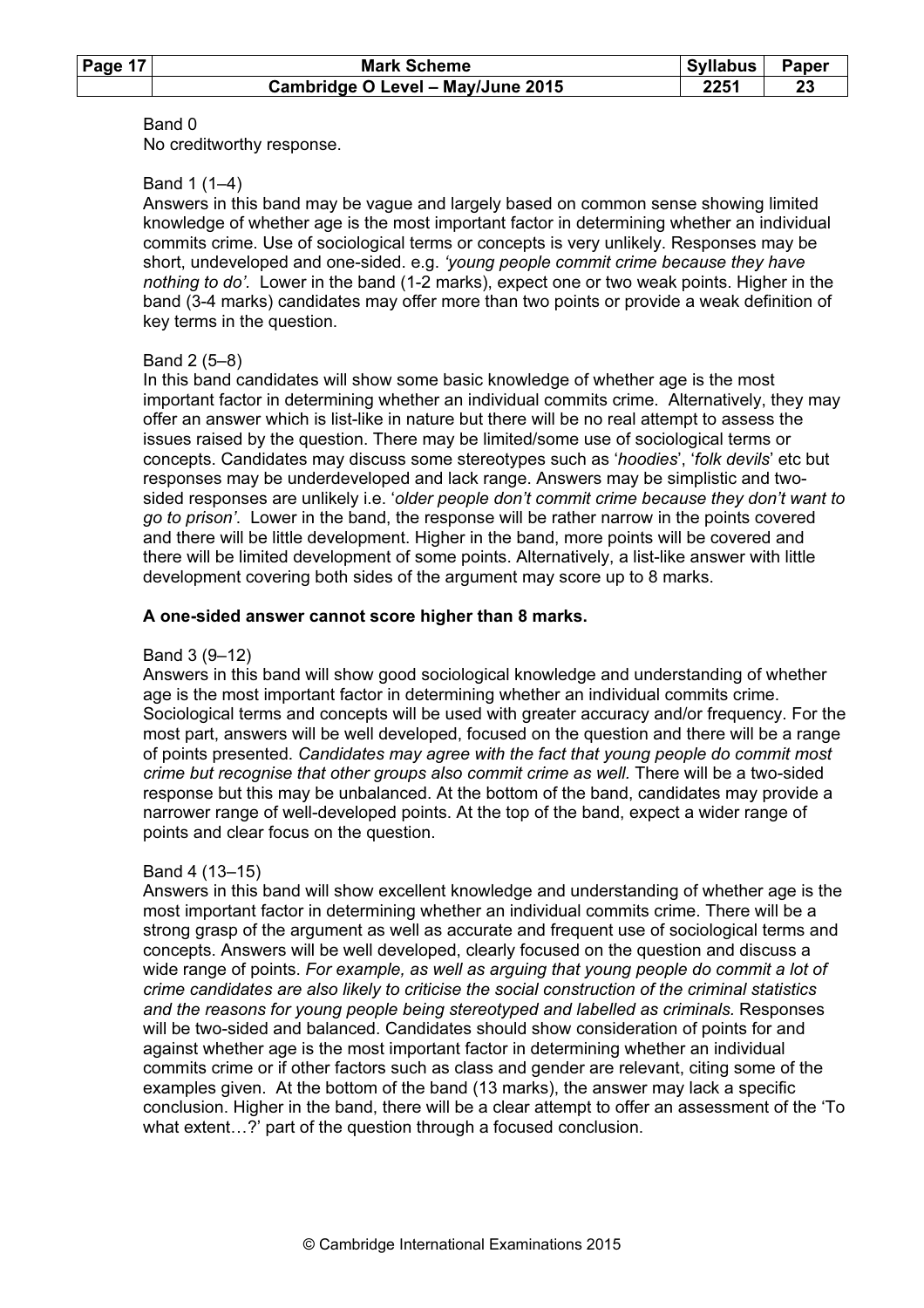| <b>Page 18</b> | <b>Mark Scheme</b>                | Syllabus | <b>Paper</b> |
|----------------|-----------------------------------|----------|--------------|
|                | Cambridge O Level - May/June 2015 | 2251     | 23           |

# Section D: Media

4 In the postmodern world, the media are becoming increasingly important and are all around us. The forms that the media are taking are changing and social media are now an established part of the lives of many individuals in modern industrial society.

# (a) What is meant by the term 'social media'? [2]

Social media refers to the means of interaction among people in which they create, share, and exchange information and ideas in virtual communities and being dependent on mobile and web-based technologies.

One mark for partial definition. e.g. You can access the internet on your mobile. Two marks for clear definition, e.g. social networking sites that allow people to communicate and interact via the internet.

#### (b) Describe two reasons why older people are less likely than younger people to use social media. [4]

Candidates will describe two reasons that link with younger and older people.

Possible answers:

- Fear/mistrust of technology in the older generation
- Digital divide between the generations
- Social media now such a large part of young people's identities
- Social media used by younger people as a means of communication, older people typically use different means
- Social media used as a form of entertainment by younger people, other sources typically used by older people
- Young people under more pressure to fit in by using social media
- Older people not brought up with social media
- Other reasonable response.

One mark for each point correctly identified (up to a maximum of two). One mark for each point that is developed (up to a maximum of two).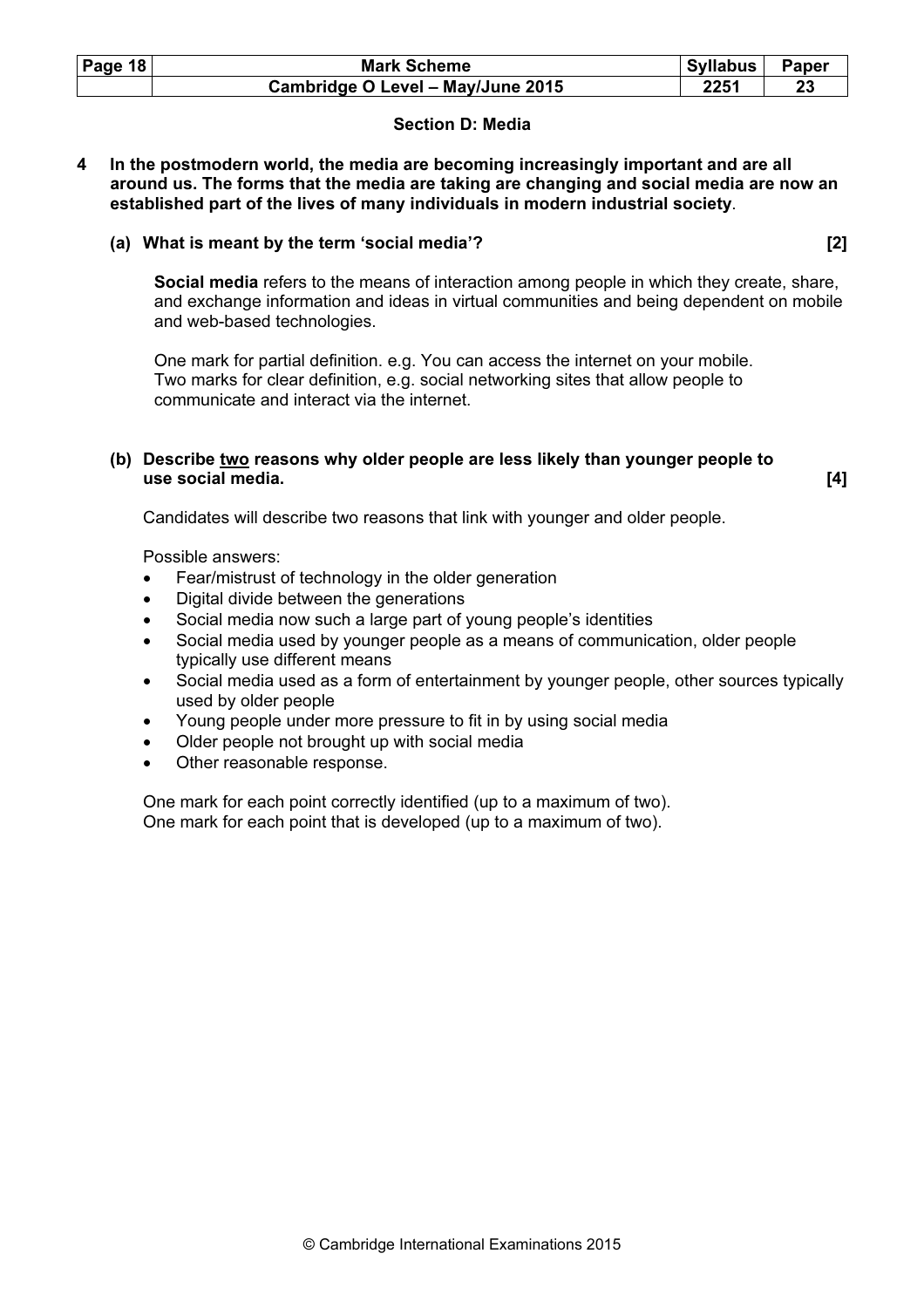| Page 19 | <b>Mark Scheme</b>                | <b>Syllabus</b> | Paper |
|---------|-----------------------------------|-----------------|-------|
|         | Cambridge O Level - May/June 2015 | 2251            |       |

#### (c) Explain how the media can have a negative effect on the audience.

Candidates need to demonstrate an understanding of the way the media can affect the audience negatively. Candidates may approach this question via theory, concepts or examples – all are fine.

Possible answers:

- Hypodermic needle approach i.e. Bobo Doll experiment and copycatting/imitation
- Cultural effects model
- Two step flow model
- Uses and gratifications model
- Advertising materialism/consumerism
- Role models negative i.e. gangsta rappers, size 0 models etc.
- Undermining of local cultures
- Corruption of norms, values and morals
- Dominance of western ideas/Americanisation
- TV and violence debate, particularly in regards to children
- Gaming culture and the negative messages and actions this can portray and encourage
- Propaganda/indoctrination
- Declining social/communication/literacy skills
- Desensitisation to 'bad' things in society
- Promotion of a 'bling' culture
- Other reasonable response.

#### Band 0

No creditworthy response.

#### Band 1 (1–3)

Answers in this band will show only a limited awareness of how the media can affect the audience negatively. Responses may be short and un/under developed. For example, they may speak about the audience copying bad things that they see in the media. At the bottom of the band (1 mark), expect one weak point. Higher in the band (2-3 marks), candidates may offer more than one weak point, but there may be a tendency towards simplistic answers, engaging with sociological ideas without using sociological language.

#### Band 2 (4–6)

A clear and accurate explanation showing good sociological knowledge and understanding of how the media can affect the audience negatively. For example, how role models in the media may encourage people to act and dress in a particular way i.e. models and the size 0 debate. Sociological terms and concepts should be expected in this band e.g. 'imitation, hypodermic needle, desensitisation etc'. This would be followed by explanation of factors leading to this. At the bottom of the band, the range of points covered may be narrow or lack detail. Higher in the band, answers will cover more than one factor in a well-developed way or cover several factors in less detail.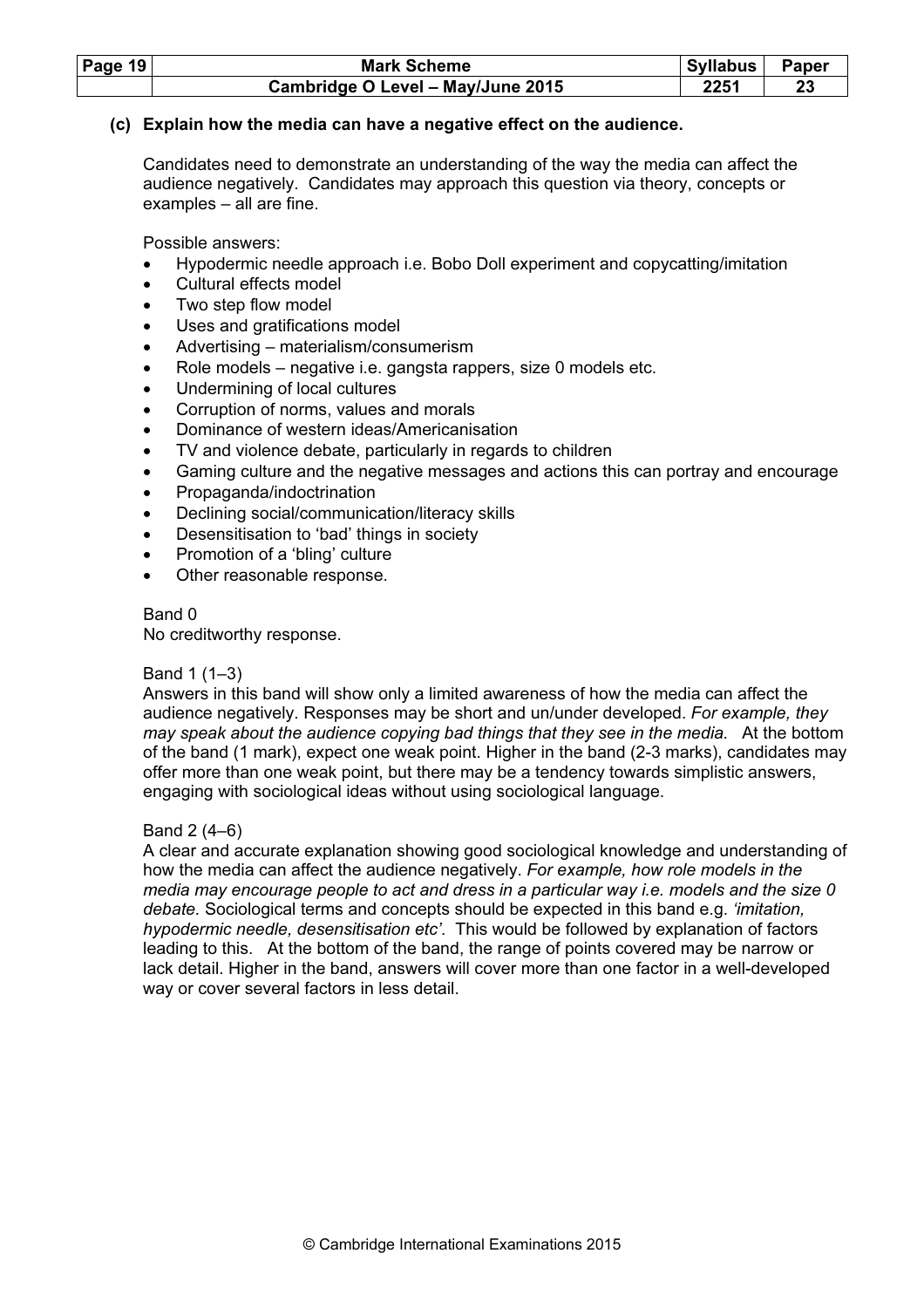| <b>Page 20</b> | <b>Mark Scheme</b>                | <b>Syllabus</b> | Paper |
|----------------|-----------------------------------|-----------------|-------|
|                | Cambridge O Level - May/June 2015 | 2251            |       |

# (d) Explain why there are more opportunities today for audiences to influence the content of the media in modern industrial societies. [8]

 Candidates need to show an awareness of the various ways that the audience can influence media content today.

Possible answers:

- Blogging, forums, chat rooms
- Audience interaction/active audience
- User generated content
- Social network sites
- YouTube
- Citizen journalism
- Reality TV and the role of the audience in media content
- New media and internet technology
- Pluralist model of the media- audience power and choice
- Media pressure groups/lobbying affect media content i.e. feminist groups and the media portrayal of women
- Freedom of Information Act/recent media legislation all means that the audience have to be listened to more when it comes to media content
- Competition within the media institutions and companies means that audience involvement in media content is crucial for the media's success and popularity
- Other reasonable response.

#### Band 0

No creditworthy response.

# Band 1 (1–3)

Answers in this band will show only a limited awareness of how/why there are more opportunities today for the audience to influence media content in modern industrial society. Candidates may not fully understand what is meant by influence or media content. A tendency to description is likely. Responses may be short and undeveloped e.g. 'audience make their own videos', stated without explanation. Sociological terms and concepts are unlikely to be used. At the bottom of the band (1 mark), expect one weak point. Higher in the band (2-3 marks), candidates may offer more than one weak point.

# Band 2 (4–6)

Answers in this band will show basic sociological knowledge and understanding of how/why there are more opportunities today for the audience to influence media content in modern industrial society. Responses may be underdeveloped and lacking in range e.g. Candidates may explain some of the ways the audience are influencing media content e.g. user generated content, interactivity etc. At the bottom of the band, candidates are unlikely to use sociological terms and concepts accurately. Higher in the band, candidates may be beginning to use sociological terms and concepts with greater accuracy. However, some aspects of the answer may only be partially developed/explained.

# Band 3 (7–8)

Answers in this band will show good sociological knowledge and understanding of how/why there are more opportunities today for the audience to influence media content in modern industrial society and will be well developed and explained e.g. 'There are many different ways today that the audience can influence media content such as pressure groups, citizen journalism, Pluralist explanation sof the need for the media to give the audience what they want etc.' They can then expand on the explanation of this and other factors as necessary. Sociological terms and concepts will be used accurately overall. Answers will be well focused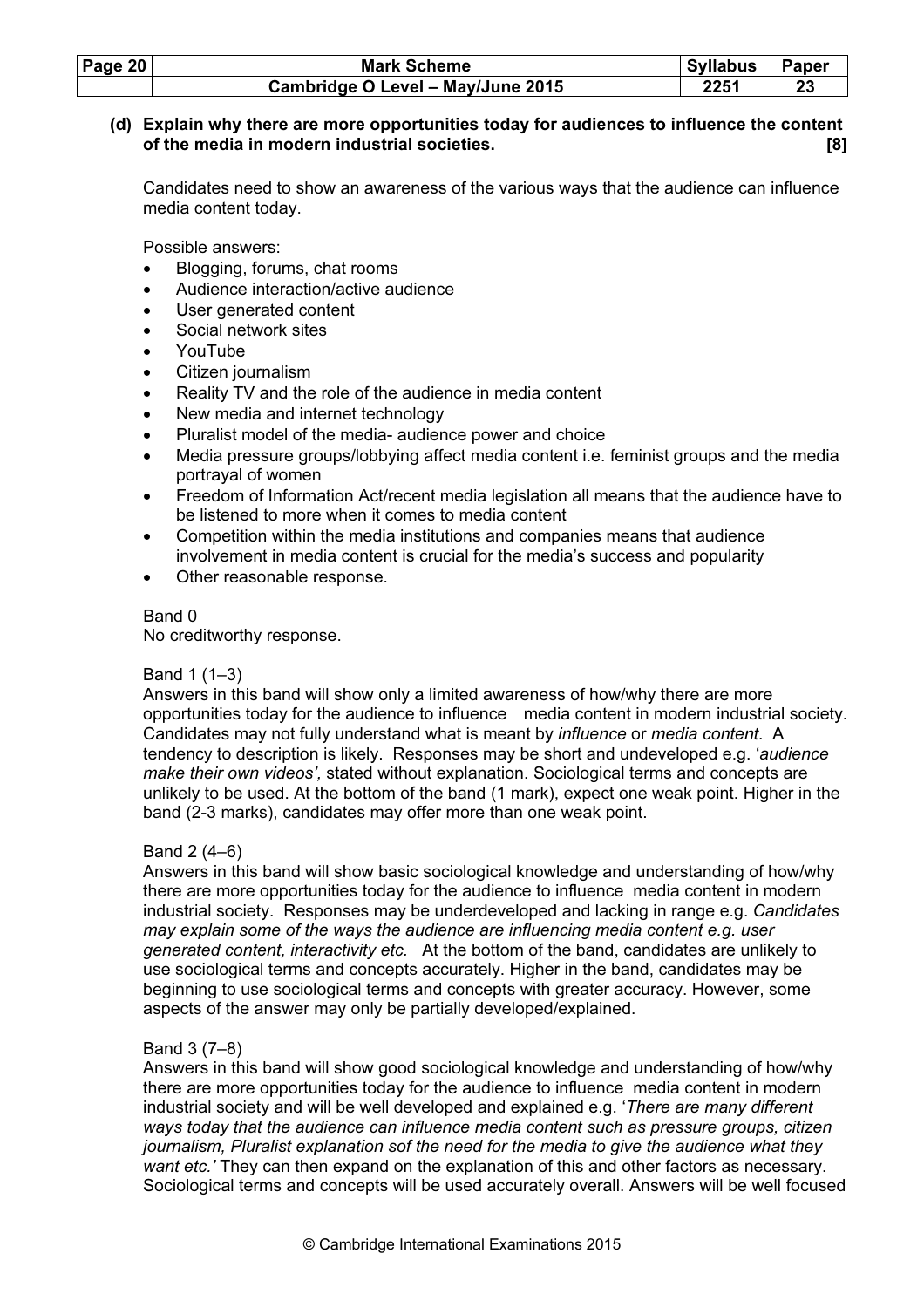| Page $21$ | <b>Mark Scheme</b>                | Syllabus | <b>Paper</b> |
|-----------|-----------------------------------|----------|--------------|
|           | Cambridge O Level - May/June 2015 | 2251     |              |

on the question and there will be a range of reasons presented. At the top of the band explanations will be clear throughout.

# (e) To what extent are traditional media forms changing as a result of new media technologies? [15]

 Candidates will need to accurately identify what is meant by traditional media forms (TV, radio, newspapers etc.) and new media technologies (social networking, UGC, interactive media etc.)

# Possible answers:

For

- Convergence-media forms today are more likely to be multi-purpose i.e. a mobile phone that can access the internet, play games, watch TV etc.
- Interactivity-media forms today are more likely to allow the audience to play an active role in the process and to influence content
- User generated content allows for changing media forms as the audience plays a larger and more central role in the process
- Diversification-media industries and companies today are more likely to be involved in several different forms of media rather than just one as in the past
- Digital media-digital technology has allowed for the changes to traditional media forms
- Globalisation-media content now has a global context and content
- Portability-media products today tend to be designed to be used 'on the move' and to fit into the audience's busy lifestyle
- More democracy and audience participation in media forms today
- Widening consumer choice-competition is rife
- More access to information-easier, cheaper and quicker today
- Less opportunities for effective censorship today due to the internet
- Advertising has become increasingly important with new media technologies and the need for finance and profit
- Digital editions of books, magazines and newspapers
- TV/Radio/Film now 'on demand'
- Many would argue that today there has been a 'dumbing down' of media content i.e. 'softer' news seen today
- Other reasonable response.

# Against

- Traditional forms of media still exist and sell well
- Traditional patterns of media ownership still exist
- New media technologies are not universally used but are most closely associated with the young digital natives in society therefore the traditional form remains to meet the needs of certain demographic groups/societies
- Media stereotypes still exist
- Censorship still exists
- Traditional media forms still largely operate on the 'one way' communication process
- The digital divide for many people in society new media technologies have made no/little difference to content due to issues such as lack of access/lack of knowledge of how the products work/lack of money etc.
- No real increase in consumer choice  $-$  just more of the same
- Other reasonable response.